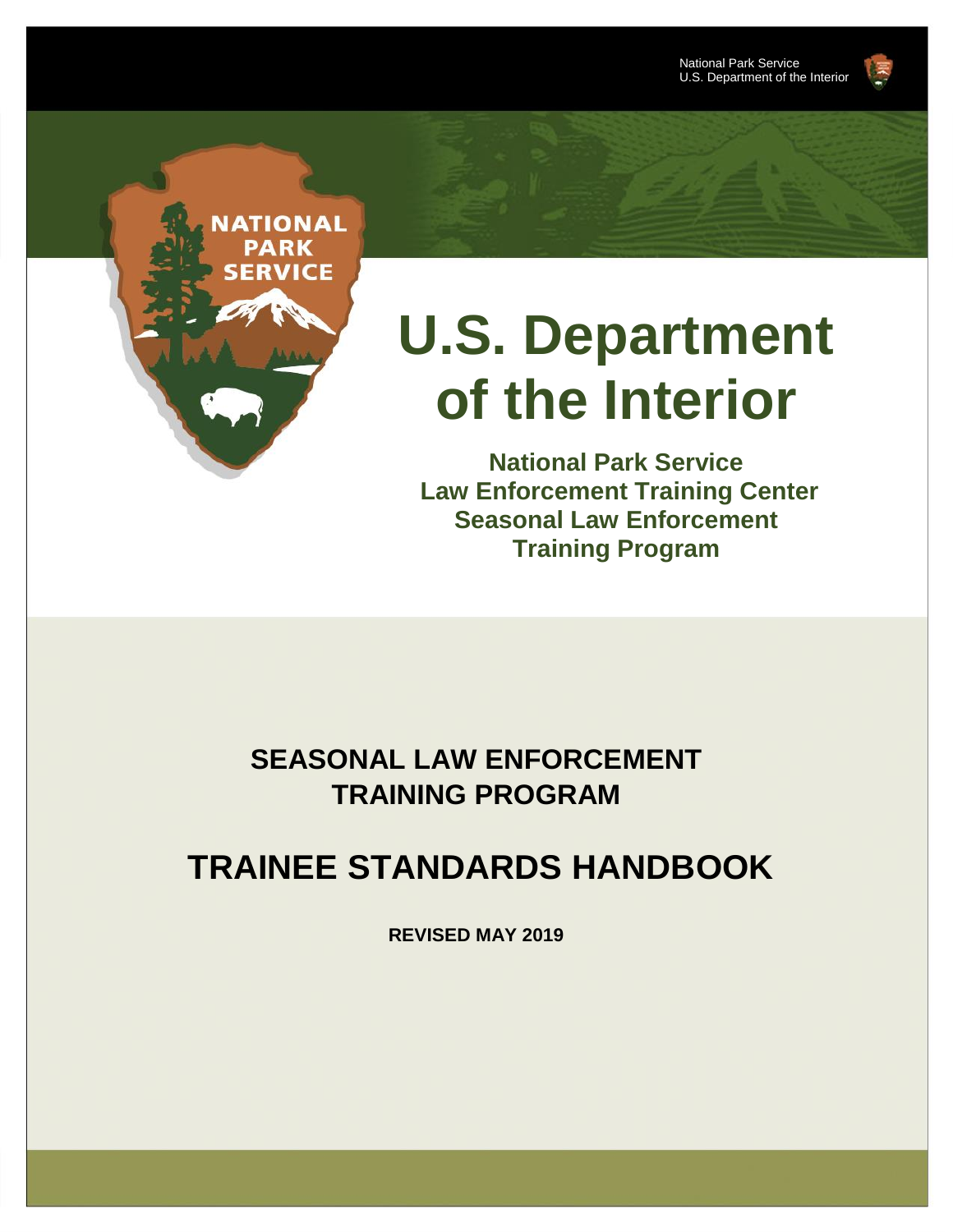This page intentionally left blank.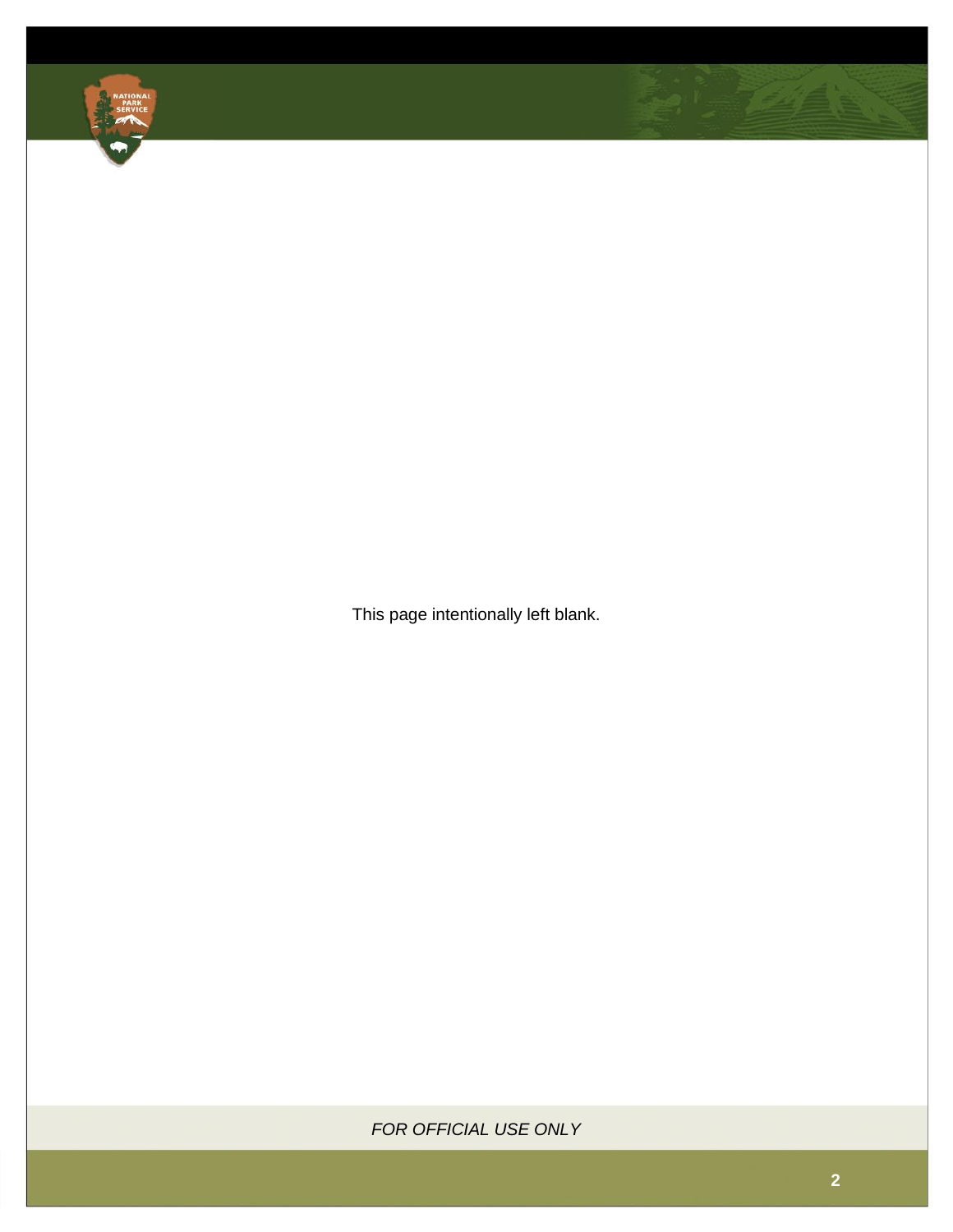United States Department of the Interior NATIONAL PARK SERVICE Federal Law Enforcement Training Center Glynco, Georgia 31524



**Memorandum** 

January 1, 2016

To: Arriving Seasonal Law Enforcement Training Students

From: Seasonal Law Enforcement Training Program Manager

Subject: Welcome to Seasonal Law Enforcement Training Program

Munch G Cott

Welcome to the Seasonal Law Enforcement Training Program. You are about to begin one of the most difficult and rewarding phases of your new career as a National Park Service law enforcement ranger.

The SLETP is designed to meet the entry level training needs of seasonal law enforcement rangers responsible for "conserving the scenery and natural and historic objects and the wildlife therein and to provide for the enjoyment of the same in such manner and by such means as will leave them unimpaired for the enjoyment of future generations." Core courses include training in areas such as law, behavioral sciences, enforcement operations, patrol procedures, firearms, driving, physical techniques and other law enforcement duties in urban, suburban, rural and remote areas. The training includes conducting laboratory and practical exercises in simulated field settings such as trailheads, hunting and wildlife viewing areas, and camping zones.

Successful graduates of the SLETP will be eligible to receive a Type II law enforcement commission with the National Park Service. This commission enables the bearer to carry firearms, make arrests, investigate violations of the Code of Federal Regulations, investigate motor vehicle accidents (excluding fatalities), take initial reports on felonies and fatalities and assist in the follow-up investigations under the supervision and direction of an employee with Type I law enforcement authority and serve subpoenas and assist in the serving of a warrant under the immediate direction of an employee with Type I law enforcement authority.

Failure to meet the academic standards or to adhere to the student code of conduct set forth in this handbook will render a student ineligible from obtaining a certificate of completion and may result in the dismissal from the SLETP academy. A student's loss of eligibility only applies to the current academy class in attendance. A student may reapply to a future academy class or a separate SLETP academy.

You should retain this handbook throughout your training for future reference and guidance. If there are any items in this handbook you do not understand or there are questions left unanswered, please ask your academy director for clarification.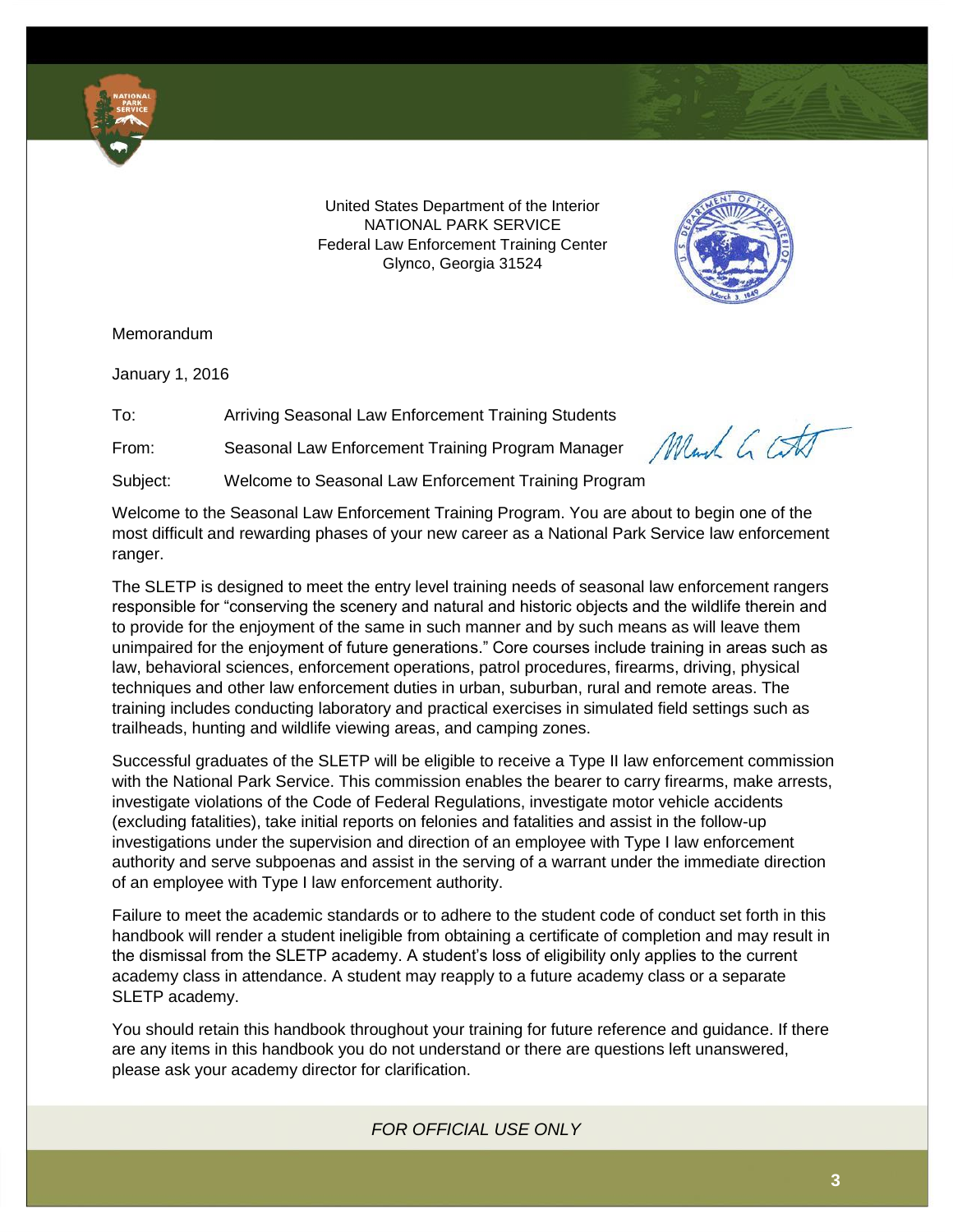This page intentionally left blank.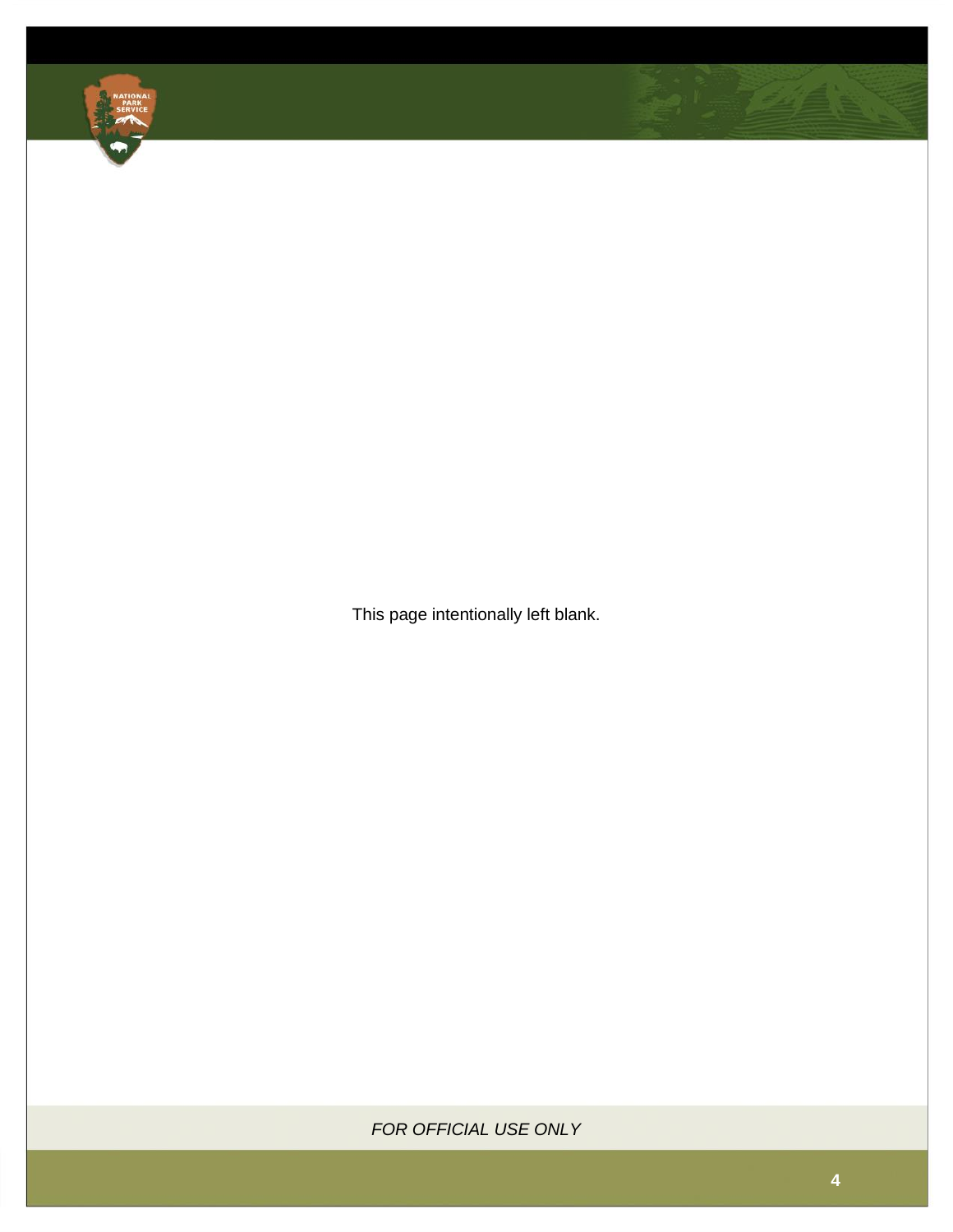



| APPENDIX A: SLETP Qualifications for Attendance and Graduation 31       |  |
|-------------------------------------------------------------------------|--|
| <b>APPENDIX B: Seasonal Law Enforcement Training Program Graduation</b> |  |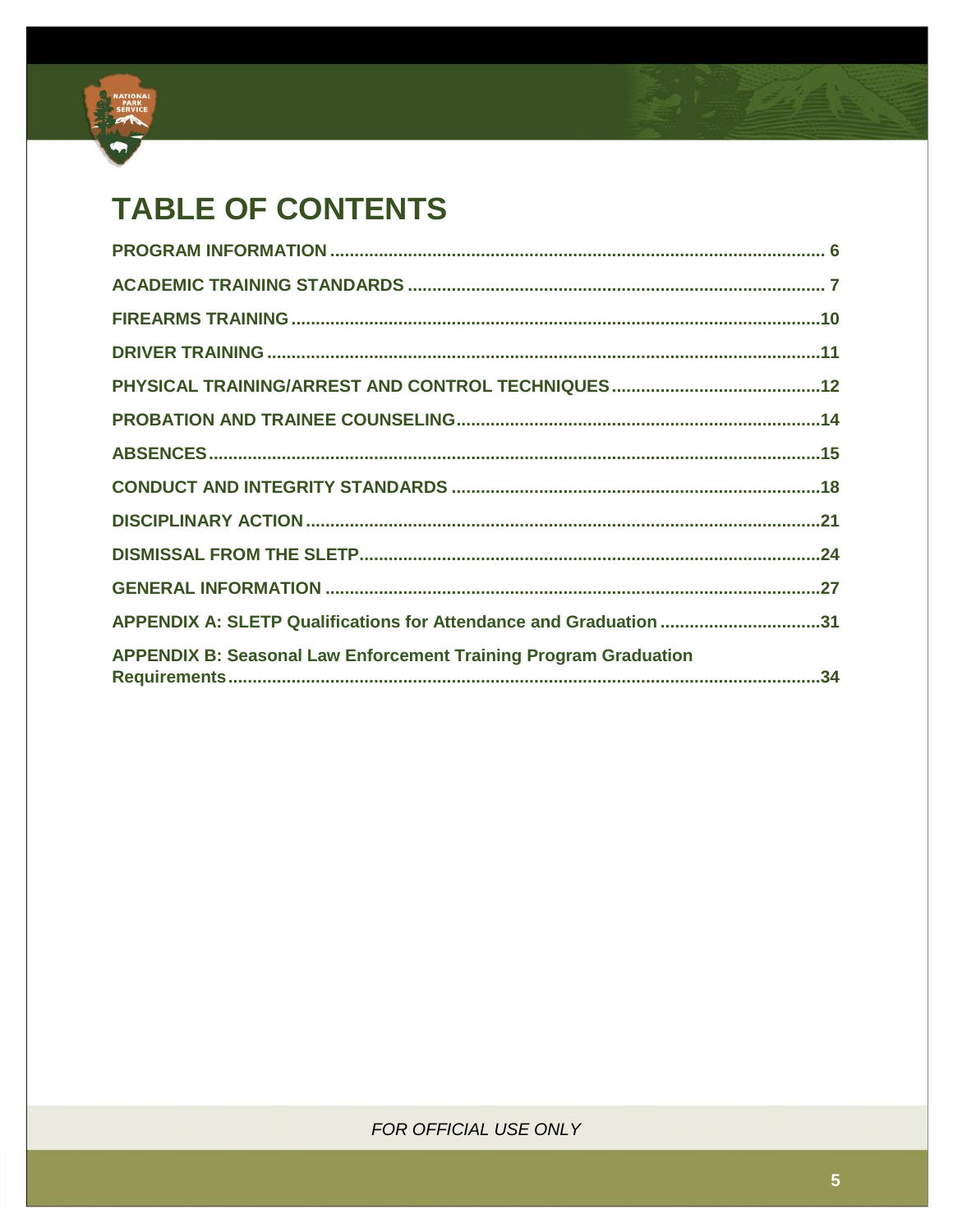

<span id="page-5-0"></span>

### **LENGTH OF PROGRAM**

The SLETP contains 680 hours of required curriculum. Each educational institution may have additional training components in their program, and may increase or decrease hours due to the availability of instructors, equipment or facilities, and upon the approval from the NPS LETC program manager.

### **STANDARD DAILY SCHEDULE**

The standard daily schedule will vary depending on which school you are attending. Refer to your academy schedule for specifics. Be aware that there will be both day and night classes. Some schools may have weekends scheduled as well. Contact the academy director for any issues.

Each school recognizes or offers recognition for completion of the course in one or more ways:

- Continuing education units
- Semester hours
- Quarter hours
- **Certificate**

### **TRAINEE EVALUATION**

To receive a certificate of completion, a trainee must successfully complete each graded segment of the program, including written examinations and practical evaluations. Although laboratories are not graded, trainees are required to fully participate and complete the activity.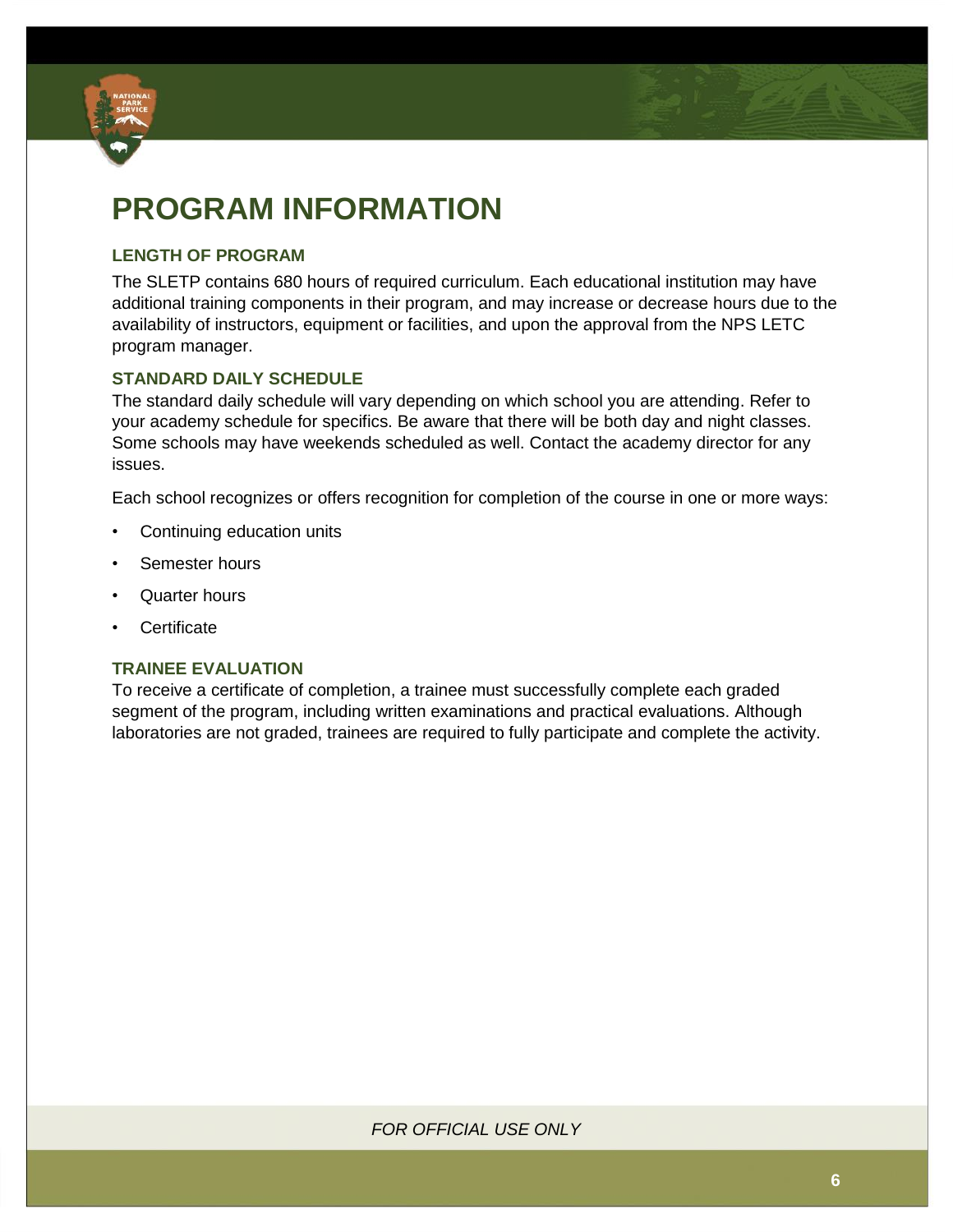

# <span id="page-6-0"></span>**ACADEMIC TRAINING STANDARDS**

# **WRITTEN EXAMINATIONS**

There are six (6) scheduled written examinations administered throughout the training program. Each educational institution may administer additional written examinations and quizzes. Only NPS LETC written examinations will be counted on the graduation matrix for the purpose of NPS certification.

Additional examinations and quizzes administered by the academy will not be included in the graduation matrix for the purpose of NPS certification. Any student not achieving a minimum score of 70 percent or higher (the score will not be rounded) on any NPS written examination will be placed on academic probation and required to pass a remedial written examination.

During this period of academic probation, additional assistance such as counseling and personal instruction may be provided to the student upon request. The student must take the remedial written examination within three (3) academy training days of the failed written examination and prior to the next written examination.

A student will not meet NPS standards for certification if a student fails the remedial written examination or any subsequent written examination (after having failed and passed a remedial written examination). If a student enrolls in an SLETP after failing academically or failing a practical evaluation, the student must complete the entire SLETP from the beginning of the program.

# **Written Examination and Certificates**

| 70%         | <b>Written Examination (six)</b> |
|-------------|----------------------------------|
| Certificate | <b>ICS 100</b>                   |
| Certificate | <b>ICS 200</b>                   |
| Certificate | <b>ICS 700</b>                   |
| Certificate | <b>ICS 800</b>                   |

# **PRACTICAL EVALUATIONS**

The trainee must attain a "satisfactory" or higher mark on each practical evaluation. Any trainee who does not receive at least a "satisfactory" score will be given one (1) opportunity to remediate the evaluation. If a trainee fails a practical evaluation the second time (initial attempt plus one (1) remedial attempt), they will not receive an NPS certificate and will not be eligible for a law enforcement position with the NPS. The following is a categorical breakdown and full itemization of the practical evaluation graduation requirement.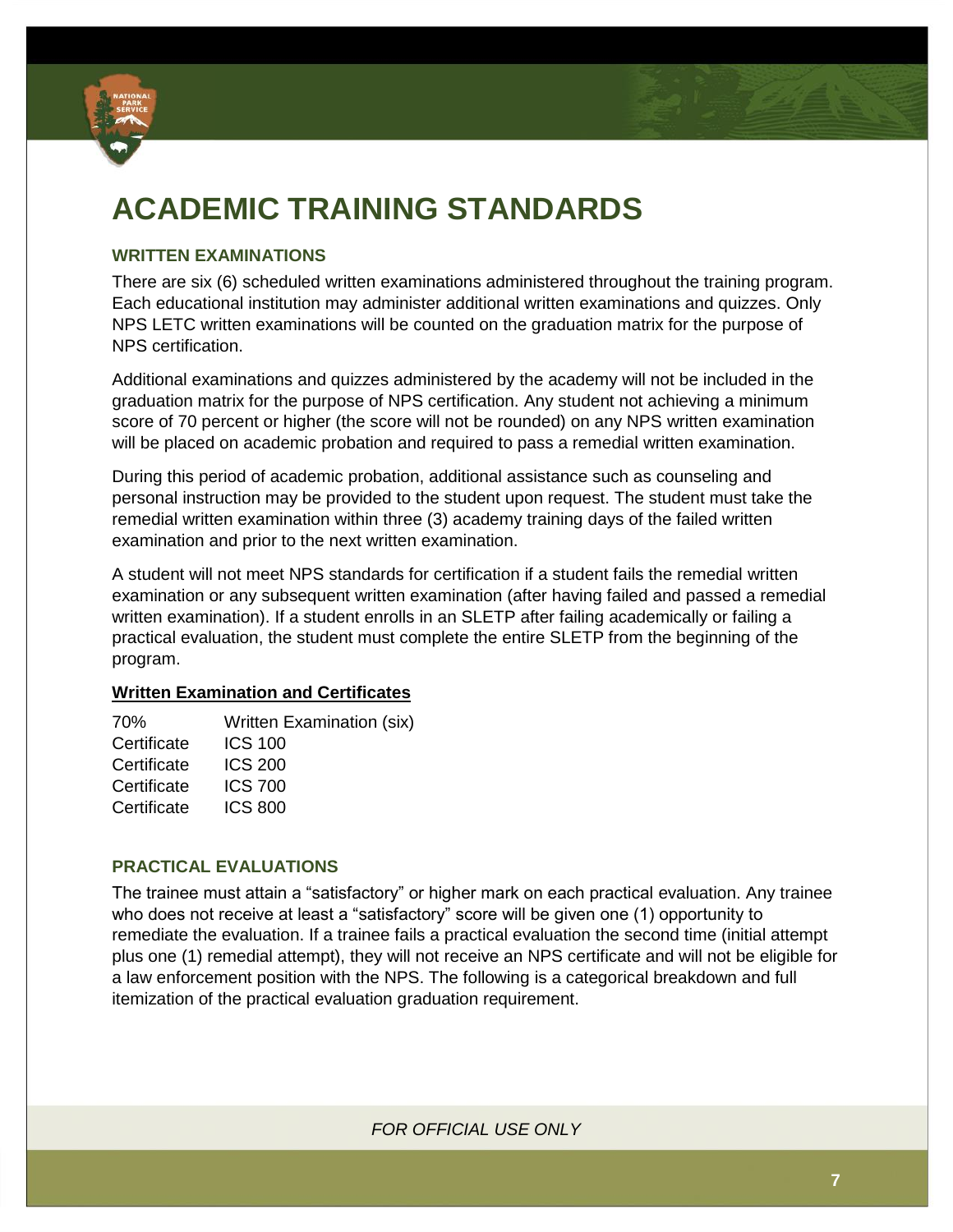

- 408 Basic Tactics
- 416 Patrol Skills
- 503 Basic Marksmanship Instruction
- 504 Reduced Light Semiautomatic Pistol
- 506 Judgement Pistol Shooting
- 510 Rifle
- 511 Shotgun
- 603 Emergency Response Driving
- 712 Baton Control Techniques
- 715 Arrest Techniques
- 716 Control Tactics

# **Basic Officer Skill**

- 112 Courtroom Testimony
- 306 Crime Scene Processing
- 401 Traffic Accident Investigation
- 409 Active Threat Response
- 412 Standardized Field Sobriety Testing
- 601 Non-Emergency Vehicle Operation
- 602 Skid
- 702 Physical Efficiency Battery
- 714 Electronic Control Device
- 718 Tactical Medicine

# **REMEDIATION**

In addition, the practical evaluations are further defined to limit the failures (regardless if the remedial is passed) to: three (3) in the Critical Officer Safety elements; four (4) in the Basic Officer Skill elements; or a total of five (5) failures of any combination of the elements. If a trainee reaches any of these limits, the trainee will have failed to meet the required minimum standards for graduation and will not receive an NPS certificate of completion.

If the student fails the remedial practical evaluation, the student will not have met the NPS standard to certify successful completion of the SLETP and may be removed from the academy.

Appendix A lists the complete QUALIFICATIONS FOR ATTENDANCE AND GRADUATION for the SLETP written examinations and practical evaluations.

Any student not achieving a passing score on any NPS practical evaluation will be placed on academic probation and required to pass the remedial practical evaluation.

During this period of academic probation, additional assistance such as counseling and personal instruction may be provided to the student upon request.

The student must take the remedial practical evaluation prior to the next practical evaluation.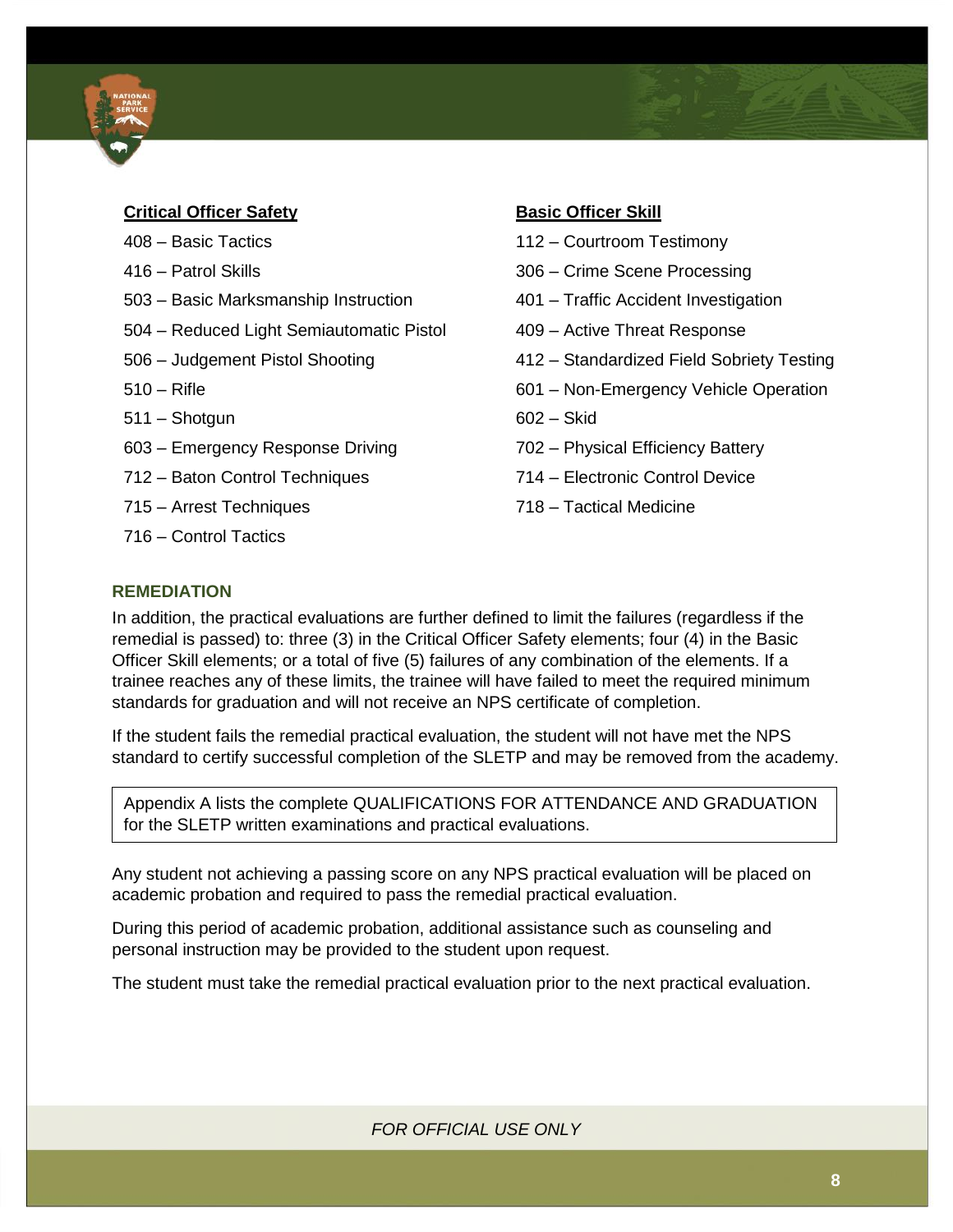

*Note: If a student fails one of the eight (8) scenarios that comprise the Patrol Skills practical evaluation, the student will continue through all scenarios in the Patrol Skills practical evaluation. The student may be provided remedial training on the objectives of the failed scenario(s) prior to retesting. All nine (9) scenarios, including the report writing, comprise the Patrol Skills practical evaluation. The student will only retest on the failed scenarios.*

*Note: A student may take the Arrest Techniques (AT), Control Tactics (CT) and Baton practical evaluations in one setting if the SLETP academy has previously scheduled them together. If the student fails one or more of the AT, CT or Baton, they may continue with the remaining PEs without having to stop and take the remedial PE. The student must take the remedial examination within three (3) academy training days.*

If the student fails any remedial practical evaluation, the student will not have met the NPS standard to certify successful completion of the SLETP and may be removed from the academy.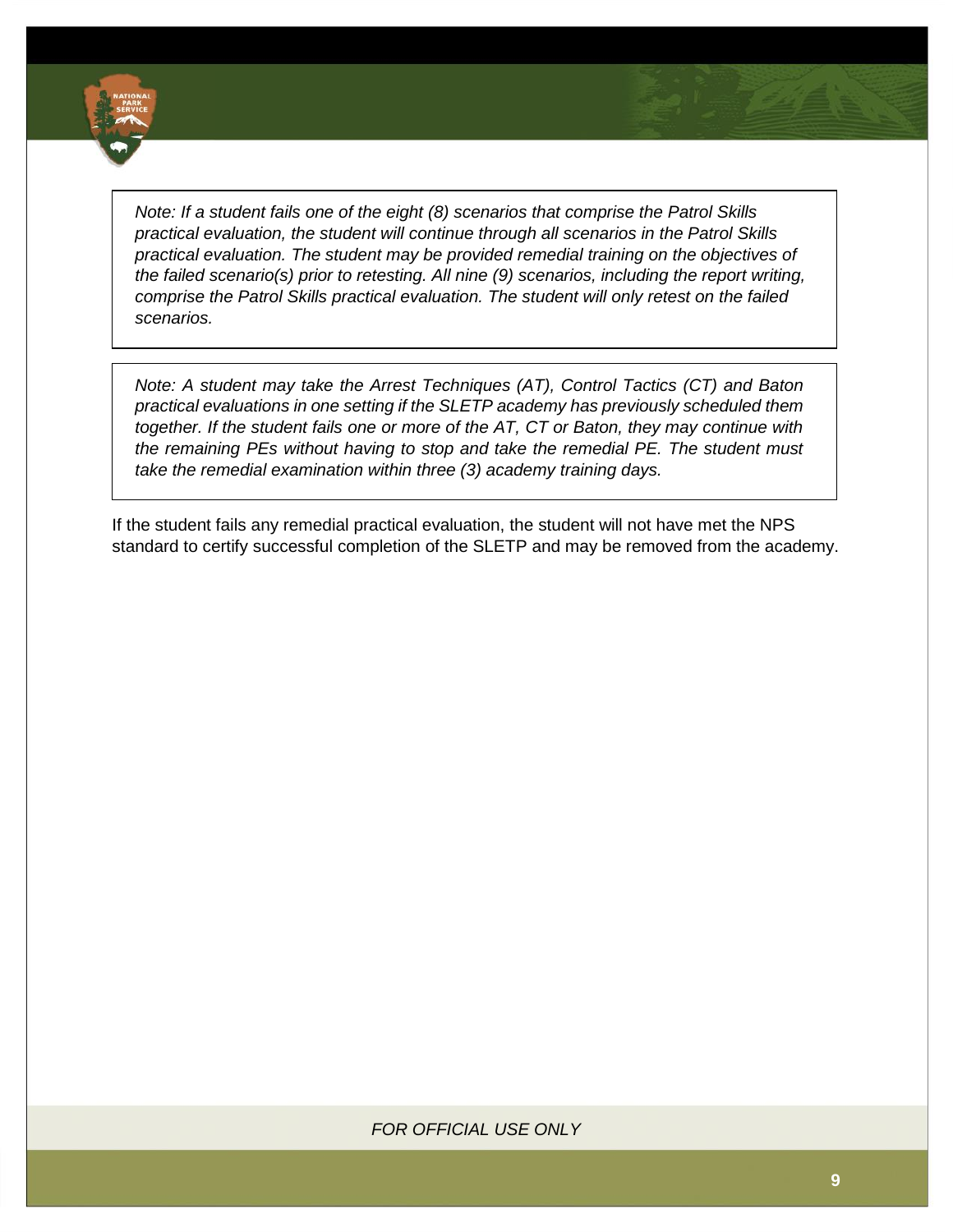



# <span id="page-9-0"></span>**FIREARMS TRAINING**

# **PURPOSE**

The SLETP's fourteen (14) courses in firearms are designed to simulate a variety of shooting positions and situations a shooter could be expected to encounter in the field. Through lecture, class discussion and instructor/shooter demonstration, the student will learn the basic fundamentals of marksmanship, which are: stance, grip, sight alignment/sight picture and trigger control. Additionally, the student will be required to participate in laboratory and live fire exercises which will be conducted to demonstrate shooter proficiency, safe handling and general weapons procedures.

# **NPS Semiautomatic Pistol and Basic Marksmanship Instruction**

A student who fails the remediation practical evaluation (PE) for the NPS Basic Marksmanship Instruction (BMI) will not have met the NPS standard to certify successful completion of the SLETP. The total amount of scheduled remedial firearms training will not exceed the allowable hours as outlined in the graduation matrix. The student must pass the BMI PE prior to taking the NPS Reduced Light PE. If the student fails the initial BMI PE, the student must complete the remedial training and the remedial BMI PE prior to the NPS Reduced Light PE. If a student enrolls in an SLETP after failing academically or failing a practical evaluation, the student must enroll in the entire SLETP to be eligible for an NPS law enforcement Type II commission.

# **Reduced Light PPC/Shotgun/Rifle/Judgement Pistol Shooting**

A student who fails the remediation PE for the NPS Reduced Light /Shotgun/Rifle/ Judgement Pistol Shooting PEs will not have met the NPS standard to certify successful completion of the SLETP. The total amount of scheduled remedial firearms training will not exceed the allowable hours as outlined in the graduation matrix. If a student enrolls in an SLETP after failing academically or failing a practical evaluation, the student must enroll in the entire SLETP to be eligible for an NPS law enforcement Type II commission.

# **COMPLETION REQUIREMENTS**

Satisfactory completion of the Seasonal Law Enforcement Training Program academy requires passing the following:

- 1. NPS Basic Marksmanship Instruction PE
- 2. NPS Reduced Light PE
- 3. NPS Shotgun PE
- 4. Rifle PE
- 5. Judgement Pistol Shooting PE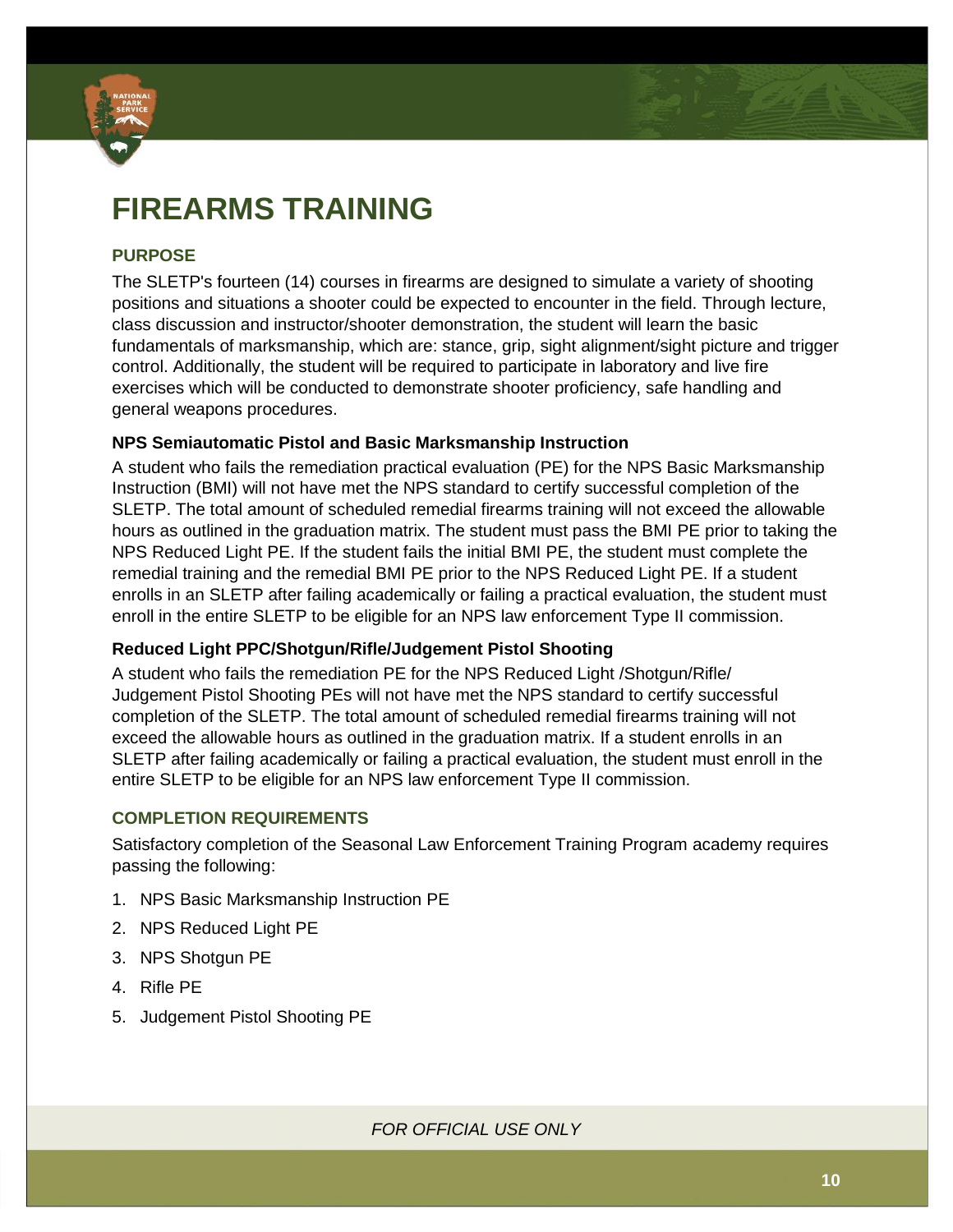# <span id="page-10-0"></span>**DRIVER TRAINING**

#### *The student must possess a valid state driver's license prior to being accepted into the SLETP.*

# **PURPOSE**

The Driver Training program instructs trainees in the safe and efficient use of motor vehicles. Emphasis is on principles and techniques relating to the laws of motion, vehicle dynamics, and driver response. Under close supervision and guidance, trainees will learn to recognize their personal limitations as well as limitations of the vehicle. The safe operation of patrol vehicles under a variety of extreme conditions is vital to the accomplishment of a police officer's mission. The driver training instructors are tasked with providing trainees the necessary skills to become effective law enforcement officers.

### **COMPLETION REQUIREMENTS**

Satisfactory completion of the SLETP academy requires passing each of the following:

- 1. Non-Emergency Vehicle Operation (NEVO)
- 2. Skid Control
- 3. Emergency Vehicle Operation Course (EVOC)

# **ADVANCED INSTRUCTION**

Once the trainee has successfully completed the pass/fail portion of the program, he or she will be given further mandatory advanced laboratory instruction in the areas of:

- 1. Risk and High Risk Vehicle Stops
- 2. Night Driving
- 3. Operating High Center of Gravity Vehicles
- 4. Vehicle Pursuit Driving and Termination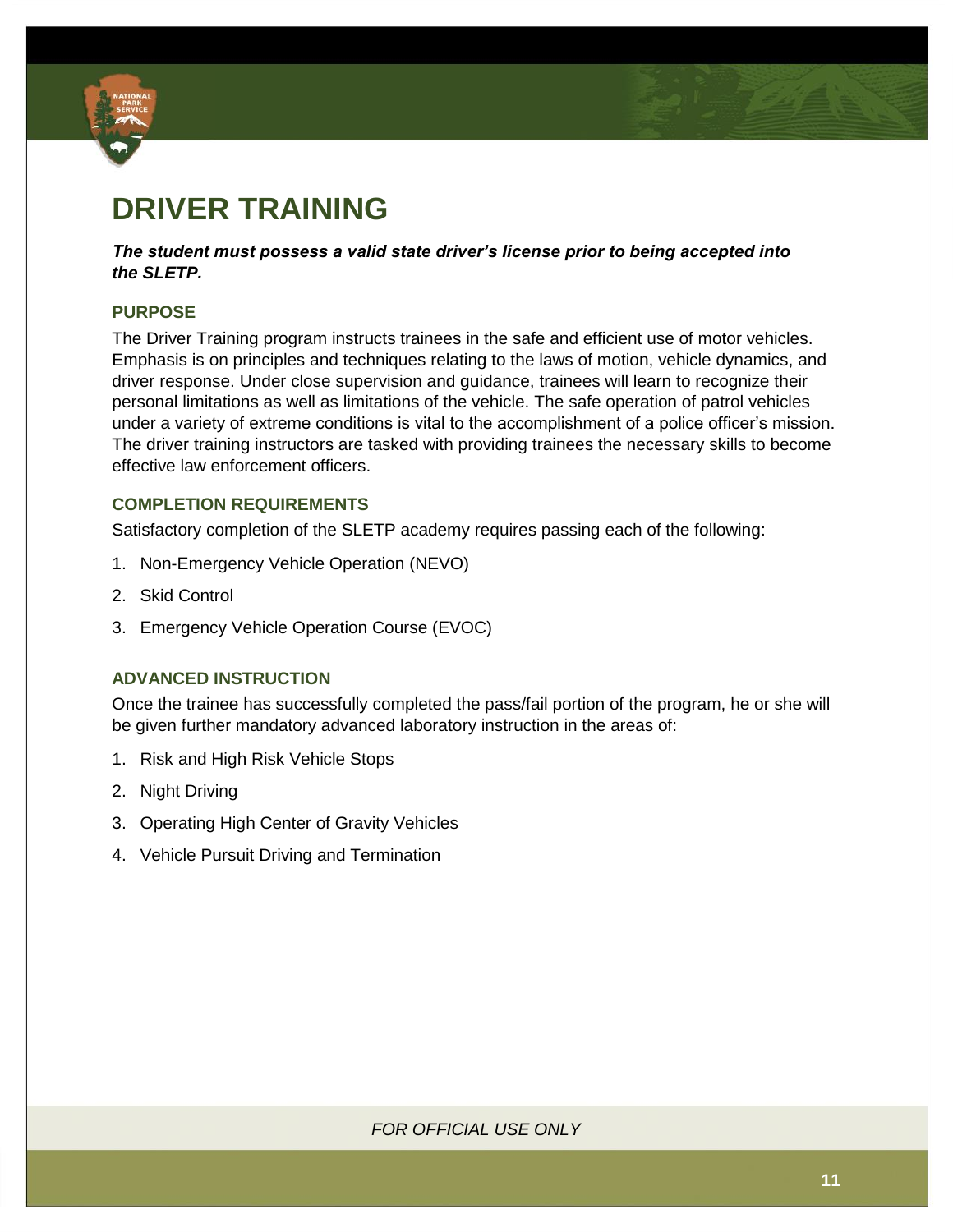

# <span id="page-11-0"></span>**PHYSICAL TRAINING/ARREST AND CONTROL TECHNIQUES**

# **GENERAL INFORMATION**

It is the policy of the National Park Service that all trainees scheduled to participate in trainingrelated physical activity are sufficiently physically qualified so as not to present an undue risk to the health and safety of themselves and other persons. Furthermore, it is the policy of the NPS that all trainees scheduled to participate in, or are participating in, training-related physical activity shall receive medical screening prior to engaging in such activity and as necessary during the course of training. Trainees who, because of medical screening, are found to have medical conditions that might create a health or safety risk to themselves or other persons will be referred to a medical officer for consultation.

Medical conditions which call for a referral to a medical officer include, but are not limited to, those indicated in the RM57A Medical Standards Program. They include epilepsy, diabetes, asthma, emphysema, multiple sclerosis, hypertension, pregnancy, joint injuries/problems, colitis, heart disease, etc., and are conditions which are generally indicative of an inability to (1) satisfy the practical evaluation requirements of the academy and/or (2) participate safely in unrestricted physical, weapons, and other training. Trainees who are unable to pass or meet training requirements or who are restricted from full participation in training for medical reasons will not receive an NPS certificate of completion.

# **PURPOSE**

The purpose of the Physical Training/Physical Conditioning Program is fourfold:

- 1. To condition each trainee to an acceptable standard that will enable the trainee to perform the day-to-day duties of a law enforcement officer working in the field environment.
- 2. To physically train and condition the trainee to successfully react to environmental or manmade obstacles and physically dangerous situations in a manner most likely to minimize injury to the trainee, other officers or innocent third parties.
- 3. To psychologically condition each trainee to have confidence in their own physical ability to react positively to physically strenuous or dangerous situations while, at the same time, maintaining an awareness of their own physical limitations.
- 4. To instill in each trainee an awareness of the importance of physical fitness to law enforcement officers and the need to maintain an individual physical fitness program after leaving the academy.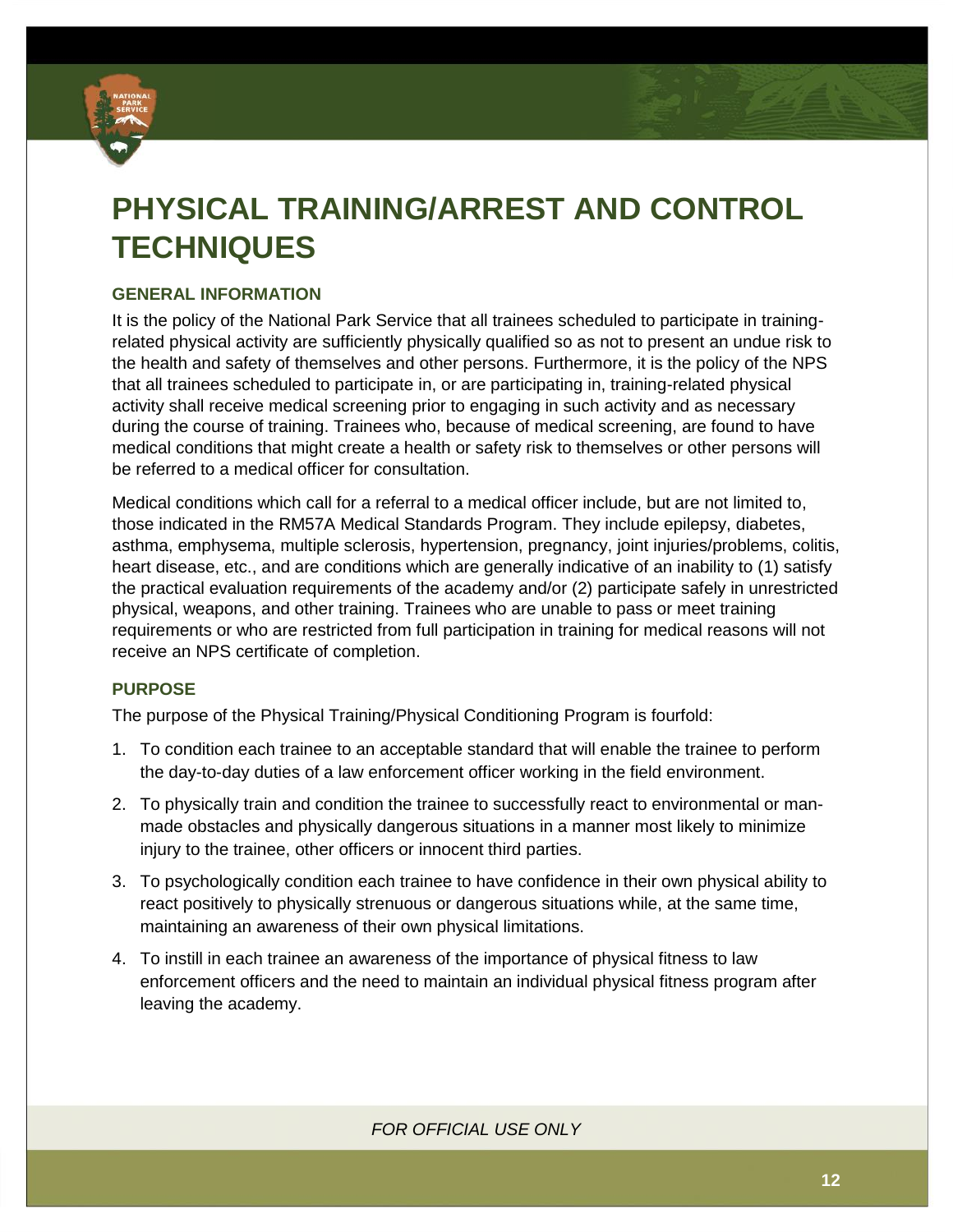

# **COMPLETION REQUIREMENTS**

Satisfactory completion of the SLETP academy requires passing each of the following:

- 1) Physical Fitness Battery at 25% or greater
	- Bench Press, Maximum Lift
	- Illinois Agility Run
	- Mile and a Half Run
	- Body Composition (must participate, 25% not required)
	- Flexibility (must participate, 25% not required)
- 2) Arrest Techniques
- 3) Control Techniques
- 4) Baton Control Techniques
- 5) Electronic Control Device
- 6) Oleoresin Capsaicin (documentation of mandatory exposure during laboratory)
- 7) Tactical Medicine

In addition, any restrictions (temporary or otherwise) from fully participating in any portion of the training such as Arrest and Control Tactics, Baton Skills Techniques, Patrol Skills Lab, Firearms Training, Driving Training, etc., will count as missed sessions of training. All missed sessions will count towards the cumulative absences of the trainee.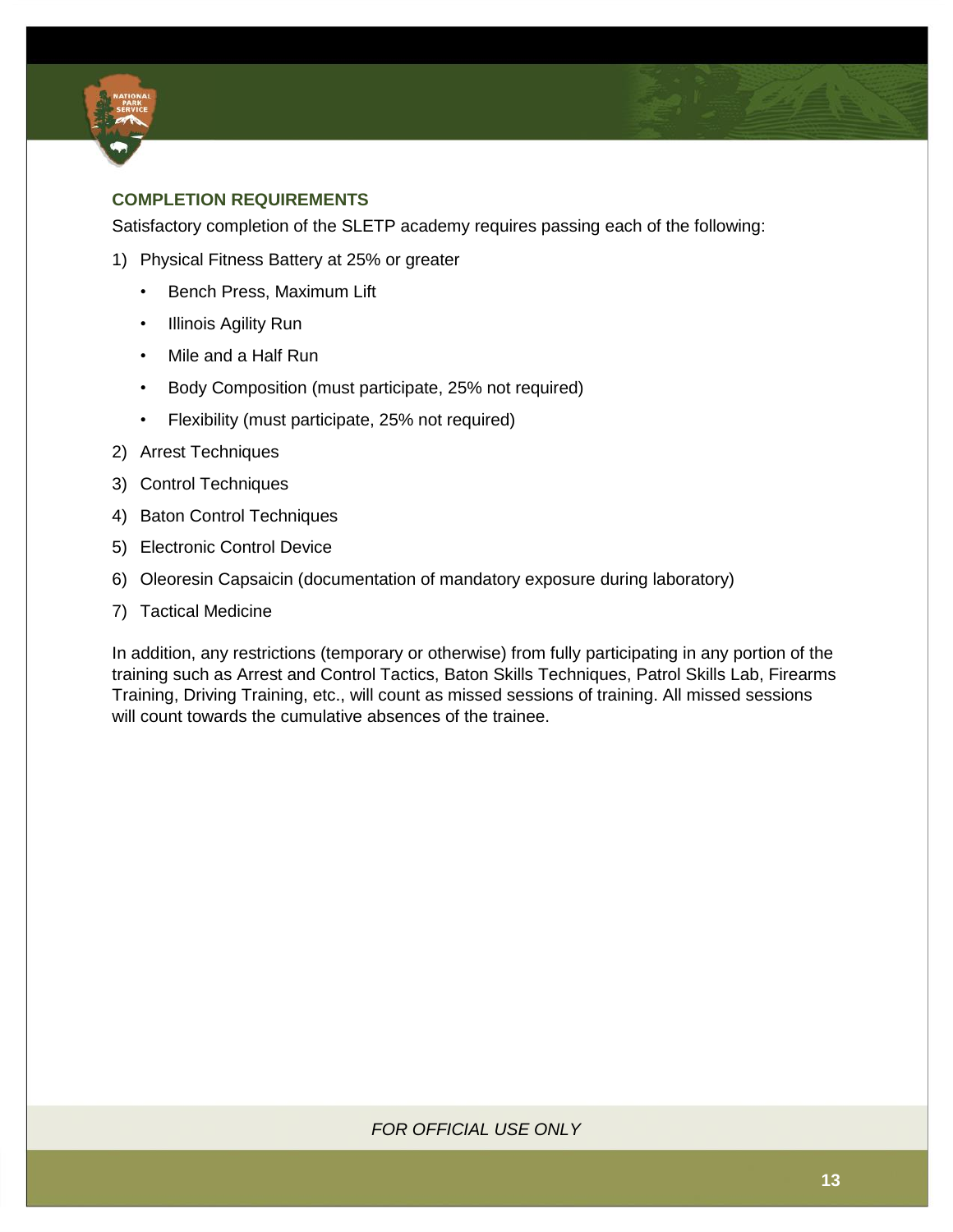

# <span id="page-13-0"></span>**PROBATION AND TRAINEE COUNSELING**

# **GENERAL INFORMATION**

Any trainee who either fails a practical evaluation or written examination will be placed on academic probation. While on probation, the trainee may be assigned additional after-hours training as needed to assist him/her in meeting program requirements as outlined in the graduation matrix.

The highest grade a trainee will receive on a remedial exam is 70 percent. The actual grade will be recorded in the comments section of the learning management system and the 70 percent will be the grade recorded in the grade book.

#### **TRAINEE COUNSELING GENERAL INFORMATION**

At any time during training when a trainee is not progressing satisfactorily or fails a practical evaluation, performs poorly in laboratory exercises, or an examination, the trainee may be provided counseling.

Remedial training classes may be recommended for the trainee's benefit. A trainee may also seek counseling on his/her own initiative from the academy instructors. Trainees may be financially responsible for additional remedial training as outlined at the specific academy the trainee is attending.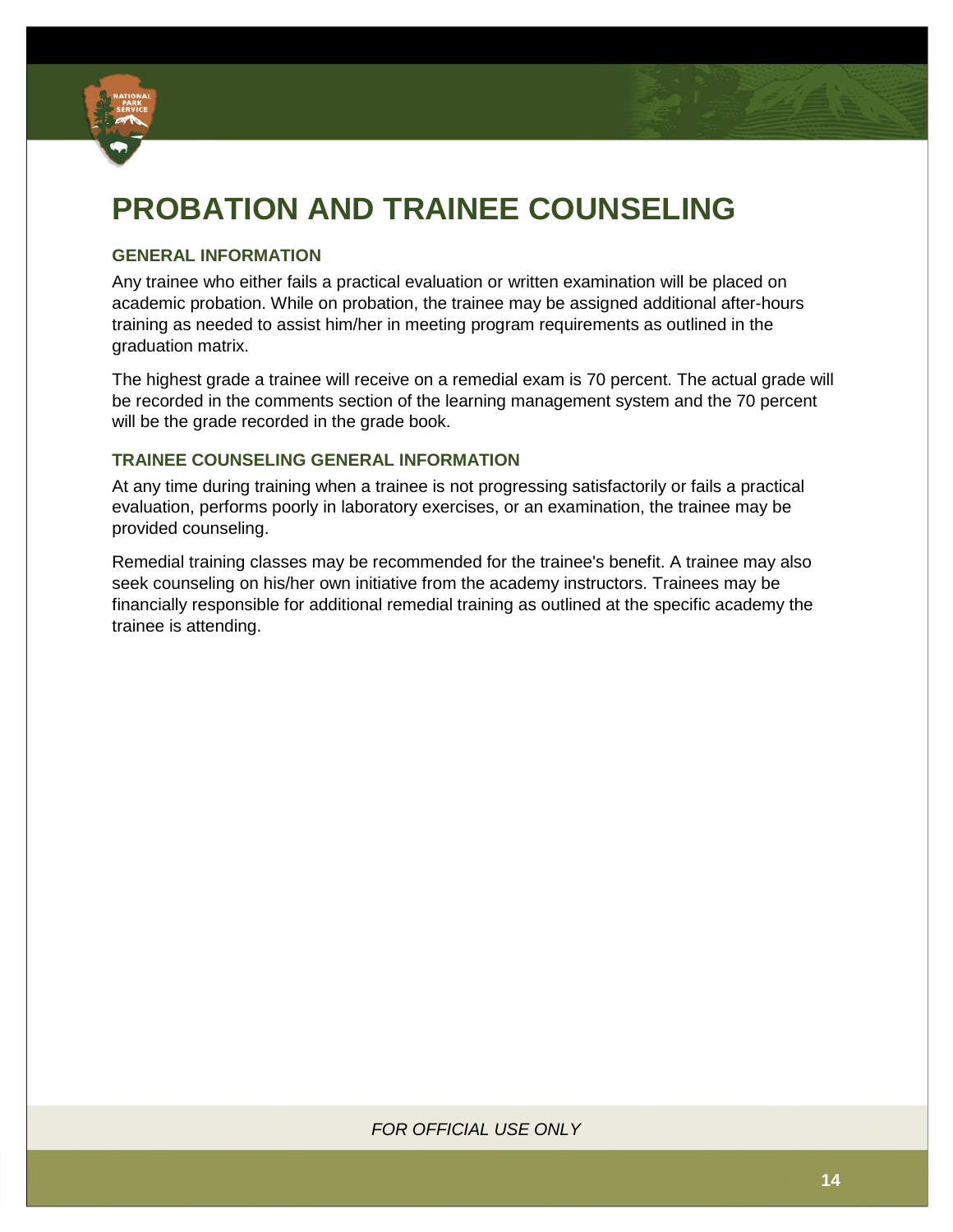# <span id="page-14-0"></span>**ABSENCES**

The SLETP is an intensive study in all areas of law enforcement. Each area and skill is a building block for those that follow. Therefore, it is essential that each trainee attend ALL classes of instruction.

- 1. To receive a certificate of completion, a trainee must successfully complete each graded segment of the program, including written examinations and practical evaluations. Although laboratories are not graded, trainees are required to fully participate and complete the activity.
- 2. To receive a certificate of completion, a trainee cannot miss significant portions of any training. Significant portions of training are a block or blocks of instruction that comprise the basic building blocks required before progressing to the next block of instruction. All training sessions must be made up hour for hour.
- 3. In determining if a significant portion of training has been missed, the SLETP academy director in consultation with the SLETP program manager will consider all pertinent factors including, but not limited to, the student's record; the difficulty of making up missed training, written examinations, and practical evaluations; and the overall impact on the student's ability to successfully complete the training program.
	- a. Trainees cannot miss participating in any practical evaluation, written examination or laboratory exercise. Observation of training does not qualify for participating in hours of instruction when the instruction is practical in nature. The student must fully participate in training.
	- b. All missed classes must be made up, hour for hour. In cases such as Control Tactics and Arrest Techniques, Firearms, Basic Tactics, Driving, etc., where the material missed cannot be made up prior to next class, the student will not be allowed to continue in the program.

In these cases, a high degree of risk is associated with performing the tasks or techniques without the prerequisite skills prior to advancing and therefore is not acceptable.

4. NPS LETC and SLETP academies will have specific attendance requirements outlined in the student orientation and syllabus. The attendance requirements will outline reporting procedures for unexpected events, illness, etc.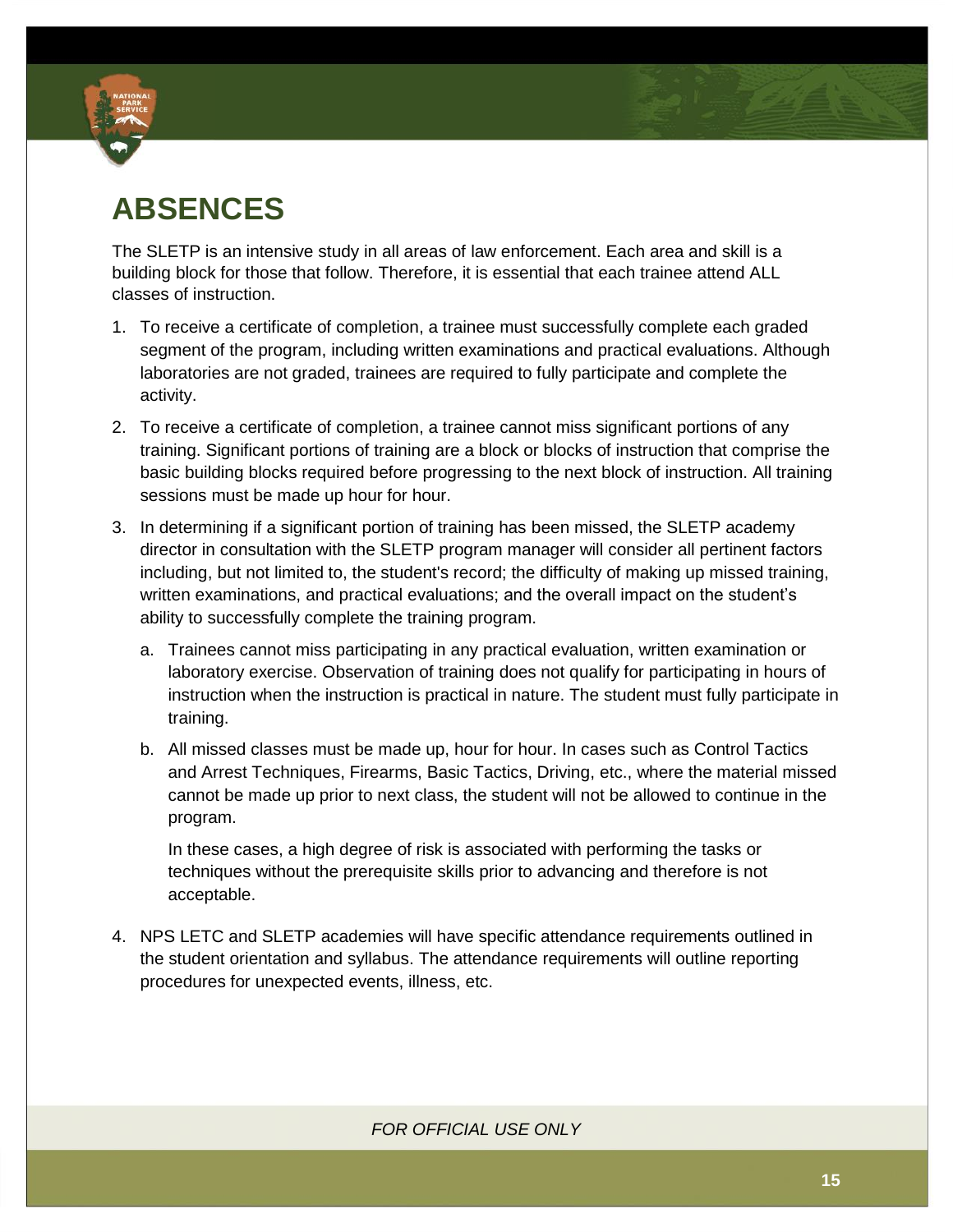

- 5. There are no "accepted" allowable hours a student can miss. Attendance is expected to be 100 percent. Academy directors will work with their academic institution and the SLETP program manager in instances where attendance is an issue.
- 6. Attendance will be recorded for each block of instruction.

# **EXCUSED ABSENCE BY THE ACADEMY**

All trainees are required to participate in all training activities unless the absence is excused. Non-participation (illness, injury, absence) shall be noted on the daily attendance log. The training must be made up hour for hour.

# **COURT**

If a trainee is scheduled for court, he/she must present the subpoena or other notification to the academy for logging prior to the scheduled day or required appearance. Where advance notice is not possible, the trainee is to bring a copy of the subpoena or other notice to the academy on the next class day and conform to the notification requirements listed. The training must be made up hour for hour.

# **SICKNESS/INJURY/FAMILY DEATH**

If a trainee is going to be absent without prior notice to the academy, the student must make notification to the academy director as soon as reasonably possible. A written medical excuse may be required when sickness is the reason for the absence. Missed hours of instruction must to be made up hour for hour and the policies outlined above apply regarding significant portions of missed training will result in not completing the SLETP academy.

# **INJURY**

If a trainee incurs an injury performing actions pursuant to the SLETP course, the trainee must report the injury immediately to the instructor of the class, who will in turn report the injury to the academy director. Appropriate medical attention must be administered. A written report of the injury will be completed by the instructor and filed in the student folder.

# **CLASS CANCELLATION**

Should bad weather, natural disaster, or other unforeseen circumstances require a school closing during the day, the SLETP academy director will initiate the Continuity of Operations Plan, (COOP). The COOP will identify the notification process for trainees to assure the smooth continuation of the SLETP curriculum.

# **ABSENCE/LATENESS**

If, for any reason, a trainee is absent or late, the situation must be documented by a memorandum. This includes lateness to class, leaving early from class, or missing an entire session or instruction. The student is responsible for any work missed during the absence. Excessive absence or absences that occur in patterns will be cause for termination from the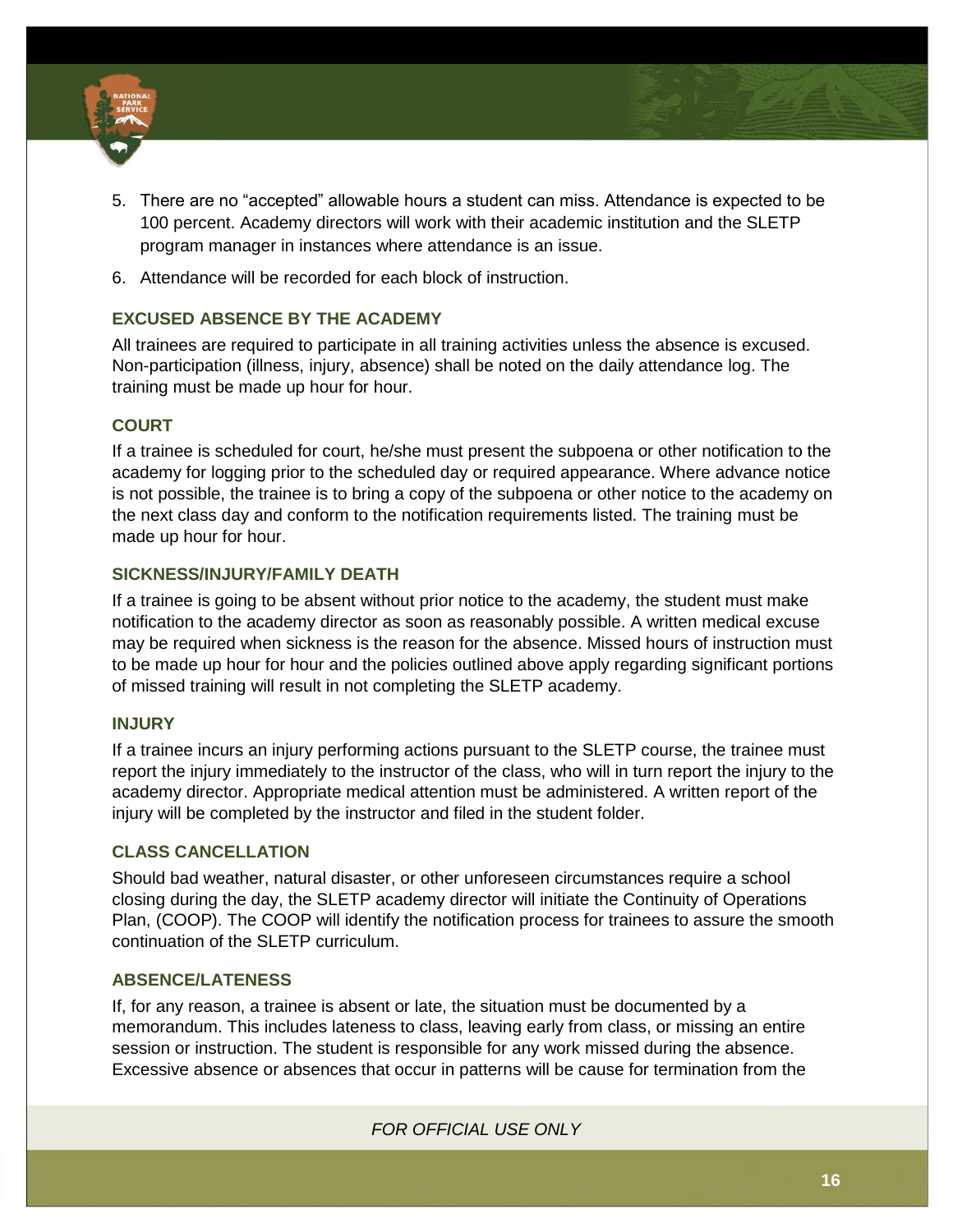

SLETP academy. Students may not be absent for personal business. Routine doctor's appointments or business matters should be scheduled during non-training hours.

# **START TIME**

All trainees will report to class as determined by the schedule with all course materials needed for that particular session. The SLETP academy can adjust the schedule depending on the needs of the academy. No trainee will leave the academy at the end of the day until dismissed by academy staff or instructors. Additionally, no trainee will leave the grounds without permission from the training coordinator or a member of the staff. Trainees who wish to leave the grounds for lunch will follow the SLETP academy policy.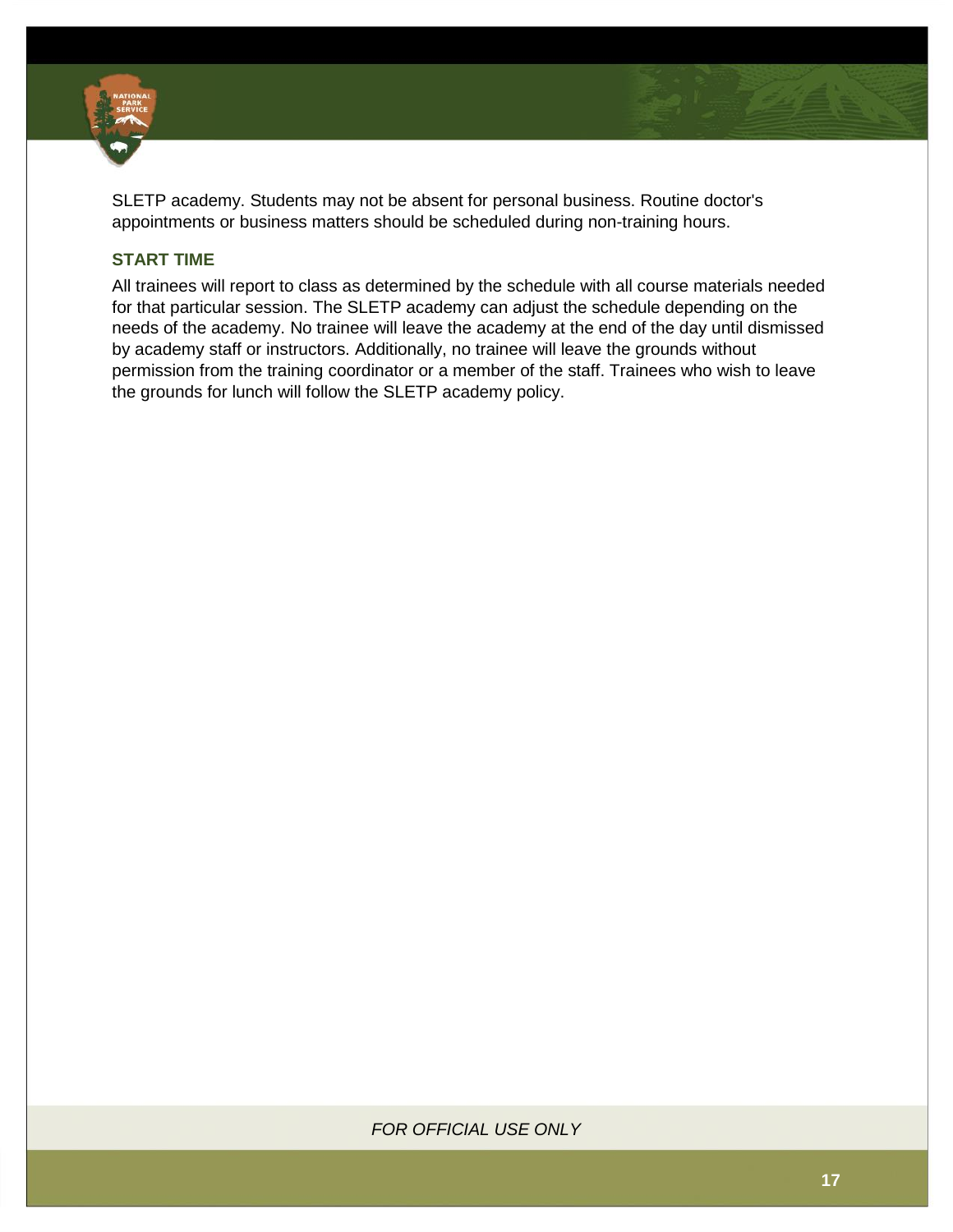

# <span id="page-17-0"></span>**CONDUCT AND INTEGRITY STANDARDS**

Law enforcement personnel are held to a higher standard of conduct than is expected of the general public, and as such, it is the policy of the National Park Service to maintain the highest standards of honesty, integrity, impartiality, and conduct by its employees to ensure the accomplishment of the agency's mission and to maintain public confidence. As law enforcement trainees, student behavior will be consistent with the conduct on becoming a National Park Service law enforcement officer. This section sets forth the Student Code of Conduct for all students seeking an NPS certificate of completion from the Seasonal Law Enforcement Training Program.

Failure to meet to academic standards or to adhere to the student code of conduct set forth in this handbook will render a student ineligible to obtain a certificate of completion and may result in the dismissal of a student by the SLETP academy. A student's loss of eligibility only applies to the current academy class in attendance. A student may reapply to a future academy class or a separate SLETP academy.

# **SCOPE**

This section applies to all students enrolled in an NPS SLETP and applies to all students while in attendance of academy functions, as well as in their personal endeavors. Failure to adhere to the Student Code of Conduct set forth in this section will render a student ineligible to obtain a National Park Service certificate of completion and may result in the dismissal of a student by the SLETP academy. An SLETP academy may establish additional standards of conduct specific to their school. The additional standards may be more comprehensive than the Student Code of Conduct set forth in this section. The Student Code of Conduct set forth in this section, however, is the baseline for student eligibility with the National Park Service.

# **INFRACTION**

An infraction is a violation of rules or regulations that occurs only once, which results in only a minor disruption of the environment where it occurs. As a rule, an infraction is handled on the spot by the observing instructor or staff member, and the student responds appropriately, demonstrating immediate and genuine remorse. Recurrence of such an infraction or an inappropriate response by the student may elevate an incident of an infraction to misconduct.

# **MISCONDUCT**

Misconduct is conduct that is more serious than a single infraction because it represents a serious lack of professionalism. Several infractions may also constitute misconduct.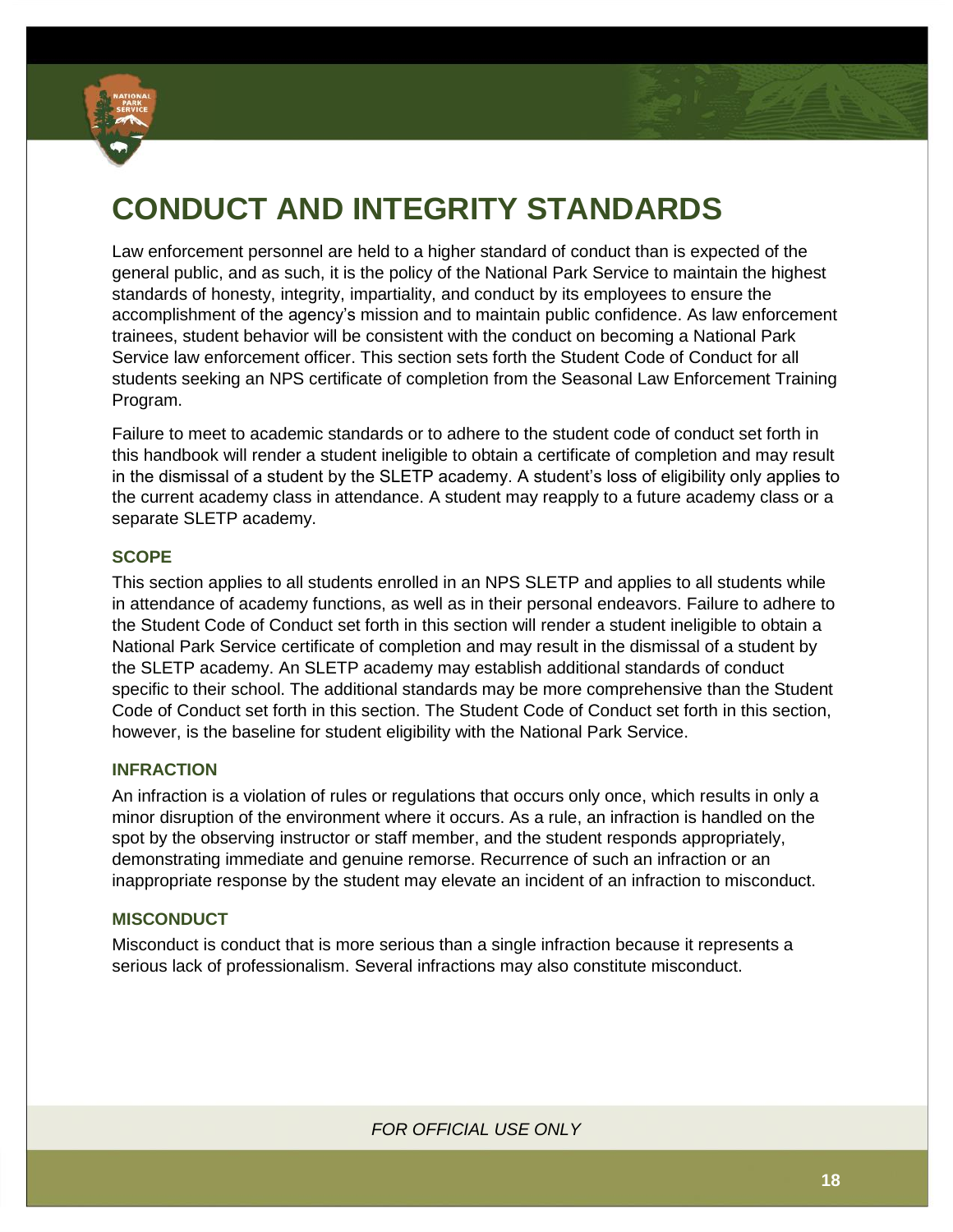



Conduct expected in the classroom, laboratories, and practical evaluation sites is no different at the SLETP academy than that expected of trainees in any well-disciplined law enforcement academy. A trainee is expected to be prompt, attentive, cooperative, and courteous to SLETP academy staff, instructors and fellow trainees. Trainees will address instructors and staff as Sir or Ma'am and may be required to rise as a class when an instructor or SLETP staff member enters a classroom.

Listed below are examples of conduct that is considered inappropriate for trainees. This list is not all-inclusive and is only intended to provide descriptive examples of inappropriate behavior.

#### **1. Violation of Law**

The student will never knowingly violate any local, state, or federal laws or regulations while enrolled within the SLETP. The student will avoid any actions creating the appearance that they are violating the law. Whether particular circumstances create an appearance that a law has been violated shall be determined from the perspective of a reasonable person with knowledge of the relevant facts.

#### **2. Alcohol/Drug/Tobacco Involvement**

The student will never consume or be under any degree of influence of alcohol during academy activities. Any unauthorized drug use is prohibited. The use of any tobacco products or tobacco-less product substitutes is prohibited during academy activities.

#### **3. Violation of individual SLETP Academy Rules and Regulations**

Trainees must comply with all SLETP academy rules, regulations, directives, memorandums and bulletins.

#### **4. Fraternization between Staff Members and Trainees**

Fraternization violates the high standards of integrity and impartiality needed to assure the effective performance of duties and to maintain public trust. All staff members and students are expected to maintain these high standards of integrity, impartiality, and conduct. Therefore, fraternization between staff members and students is prohibited except in accordance with this directive and manual.

# **5. Disrespect or Discourtesy to Supervisors, Training Officers or SLETP Personnel** Trainees are expected to be respectful and courteous toward all SLETP staff and institution personnel.

#### **6. Failure to Obey Orders and Directives**

Trainees are expected to immediately follow orders and directives given by the SLETP academy staff or designated officers, and instructional or administrative staff.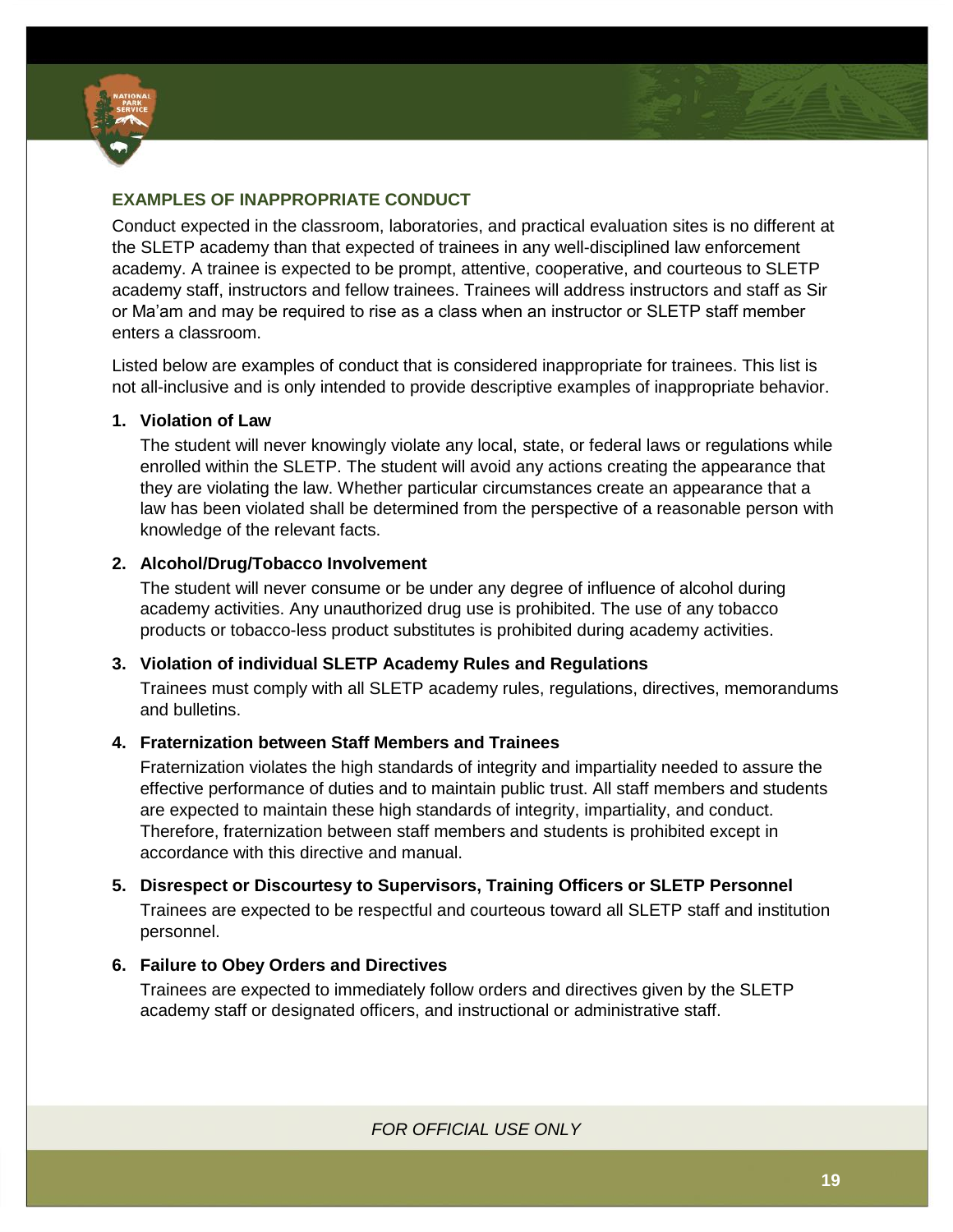

### **7. Tardiness or Absence without Leave**

Tardiness or absence from the academy without official leave approval is prohibited.

#### **8. Cheating**

Any form of cheating or falsifying information is prohibited.

#### **9. Compliance with Uniform and Grooming Standards**

Trainees are expected to comply with SLETP academy grooming standards.

# **10. Falsification, Misrepresentation, and/or Concealment of Information to Supervisor or Authorized Person Conducting an Investigation.**

Trainees are required to respond fully and truthfully to questioning by the SLETP academy representatives, National Park Service Law Enforcement Training Center representatives, or an authorized person conducting an official investigation. Falsification, misrepresentation, and/or concealment of information pertaining to an investigation is prohibited.

#### **11. Equal Employment Opportunity**

The participating SLETP academies and the National Park Service support equal employment opportunity (EEO) policies and procedures. All complaints of hazing, harassment, abuse, or other EEO violations will be thoroughly investigated.

#### **12. Contacts with Institution Security or other Law Enforcement Agencies**

Any contact with SLETP academy security personnel or any other law enforcement agency, for any purpose, must be reported to the SLETP academy director or designee without delay.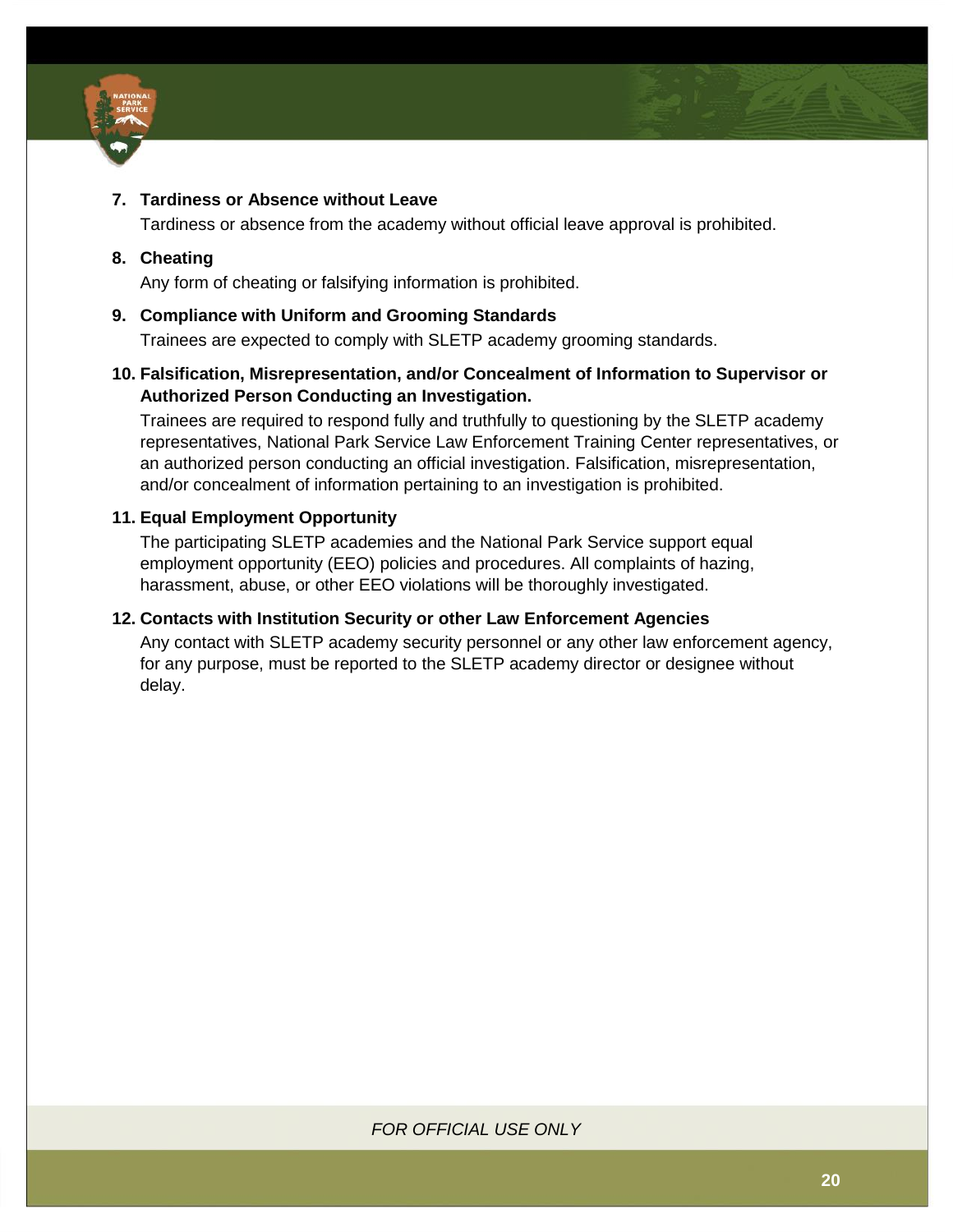



# <span id="page-20-0"></span>**DISCIPLINARY ACTION**

# **SLETP ACADEMY DIRECTOR**

The trainee is, at all times, under the direct oversight of the SLETP academy director or appointee, who continually monitors, documents, and evaluates trainee conduct.

# **NPS LETC SLETP PROGRAM MANGER**

The SLETP program manager at NPS LETC makes the recommendation to the NPS LETC superintendent on the student's status regarding their conduct and eligibility to receive an NPS certificate of completion.

### **NPS LETC SUPERINTENDENT**

The NPS LETC superintendent has the final discretion in determining if a student's conduct renders them ineligible to receive an NPS certificate of completion.

# **DISCIPLINARY ACTION**

Discipline has long been reported as an important training tool, which is necessary to develop respect for authority in command positions. Accordingly, discipline will be expected in all training academy operations. Discipline shall not result in personal injury to the trainee.

Whenever the SLETP academy administration determines that a trainee violated academy rules and regulations, it may utilize, where practical, progressive discipline employing the following continuum by level or in combination. Administration and faculty may impose immediate dismissal as the appropriate sanction without first utilizing the progressive discipline scheme.

Whenever a violation of trainee rules or regulations occurs, which the administration determines warrants discipline beyond Level I, affected trainee(s) will forward a memo to the SLETP academy director for review and if necessary further action.

#### **Level I: Infraction**

- 1. Disciplinary counseling
- 2. Verbal caution

#### **Level II: Misconduct**

- 1. Disciplinary counseling
- 2. Letter of misconduct placed in student's file

### **Level III: Repeated Misconduct or Violation of Law**

- 1. May result in non-admittance, expulsion, or dismissal from the training program
- 2. Requires notification of the NPS LETC program manager

Level III disciplinary actions place a trainee on probation and may result in dismissal.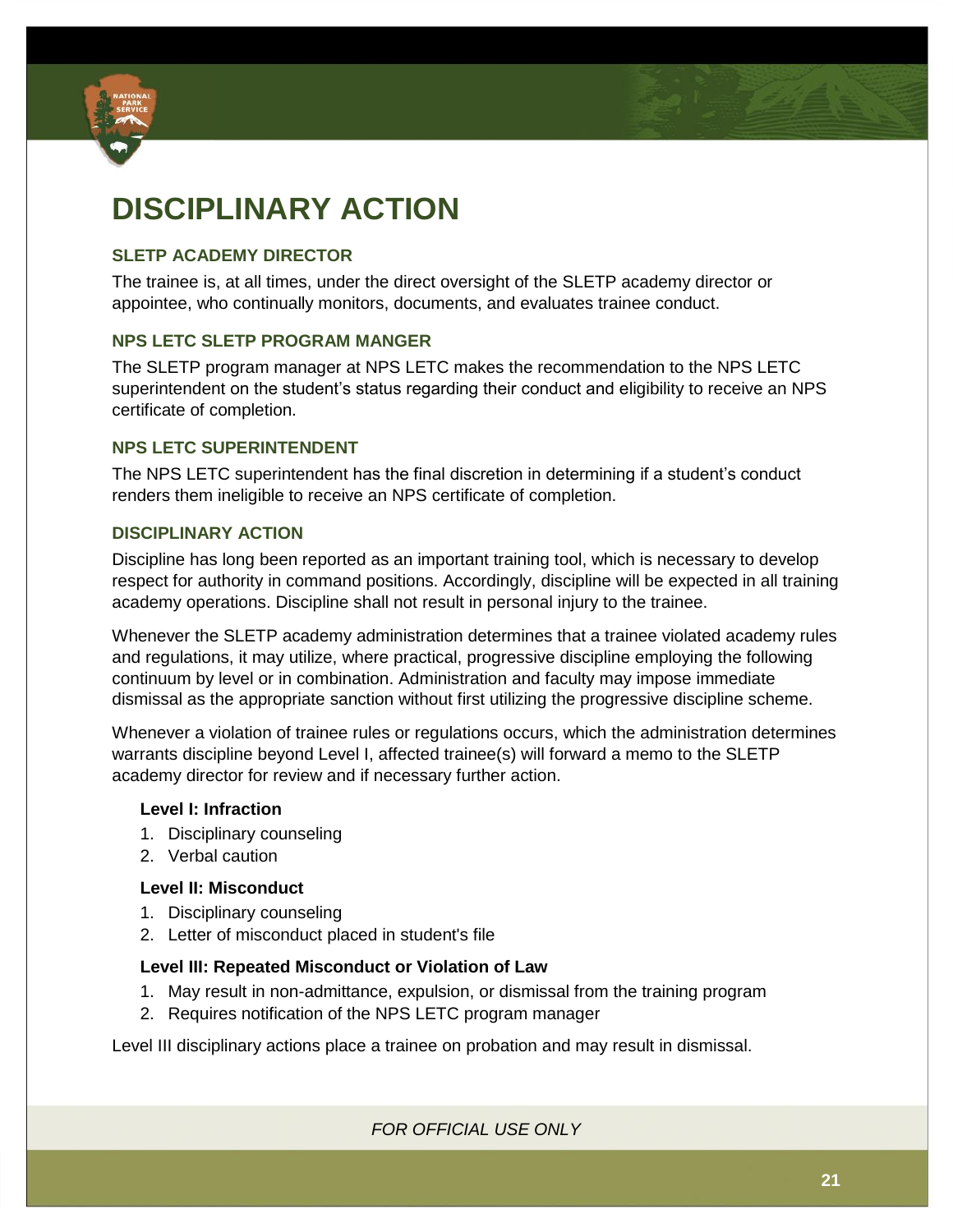

Repeated or patterned Level II disciplinary violations will place a student on disciplinary probation.

Continued or patterned infractions at any level is unacceptable behavior and will result in counseling, further disciplinary action or dismissal from the SLETP academy.

Instructor/faculty members may discipline trainees at any time during the academy day, including breaks and lunches.

All disciplinary actions shall be entered into the trainee's permanent personnel file through a letter of misconduct and made available to a trainee's present or prospective law enforcement employer.

# **Disciplinary Counseling**

Disciplinary counseling consists of a formal meeting between a student and the SLETP academy director. The student will be advised of their code of conduct infraction and counseled on behavioral improvement.

# **Letter of Misconduct in Training File**

A written letter of misconduct may be placed in a student's official training file at the SLETP academy. The letter of misconduct will document in writing the student's behavioral misconduct and any associated counseling or warnings. The letter of misconduct will be signed by the SLETP academy director and the student.

# **Loss of Eligibility for NPS Certificate of Completion**

Failure to adhere to the student code of conduct set forth in this section will render a student ineligible from obtaining an NPS certificate of completion. The superintendent at NPS LETC has final discretion in determining the eligibility of student based on the misconduct based on the recommendation from the NPS LETC program manager. A student's loss of eligibility only applies to the current academy class in attendance. A student may reapply to a future academy class or a separate SLETP academy. The student must notify in writing to the academy in which they are reapplying, the reason for dismissal due to conduct.

# **REDRESS OF STUDENT MISCONDUCT ALLEGATIONS**

The student has the right to petition the PRLEA Director and/or NPS-LETC Program Manager directly for redress of grievances. The student may submit within three (3) business days, a written memorandum requesting redress, following the Memorandum Procedure outlined below.

# **MEMORANDUM PROCEDURE**

Trainees may be directed to submit a memorandum to the training coordinator(s) for violations of academy rules and regulations or for other purposes. All memoranda will be submitted using the format provided below. Memos may be handwritten but must be legible. The following format shall be followed or the memo will be rejected:

**Date:** (Month/day/year)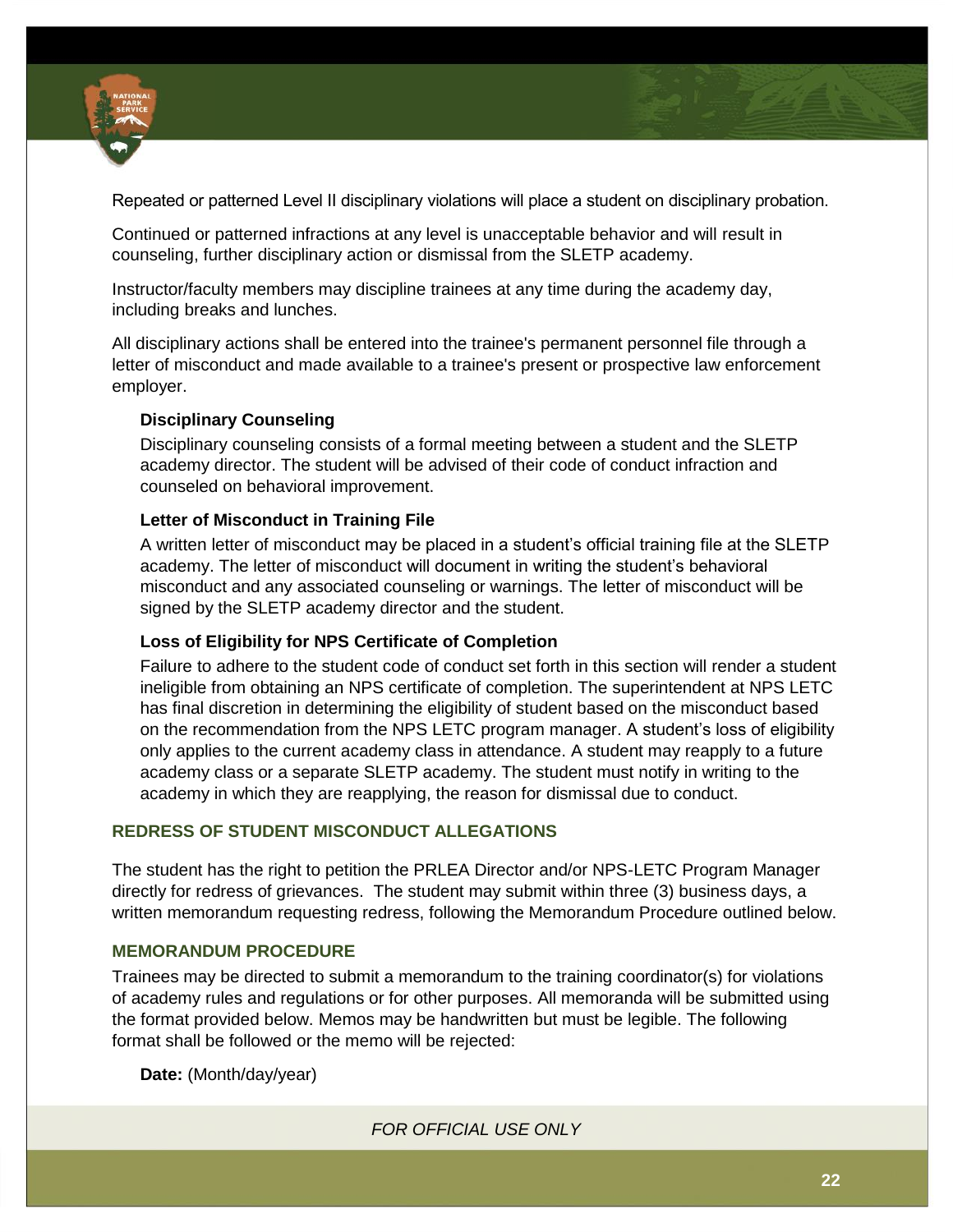



**To:** Instructor **From:** Trainee (first and last name) **Re:** (Subject of memo, e.g. lateness, insubordination, etc.) **Text of Memo:** (Total account of incident) **Signature:** Respectfully submitted, your signature

The SLETP academy cannot, and will not, graduate any student who owes any assignment or memorandum to a faculty member.

Submitted memoranda become a permanent part of a student's academy record.

Memorandum shall be submitted the next scheduled training day unless otherwise directed.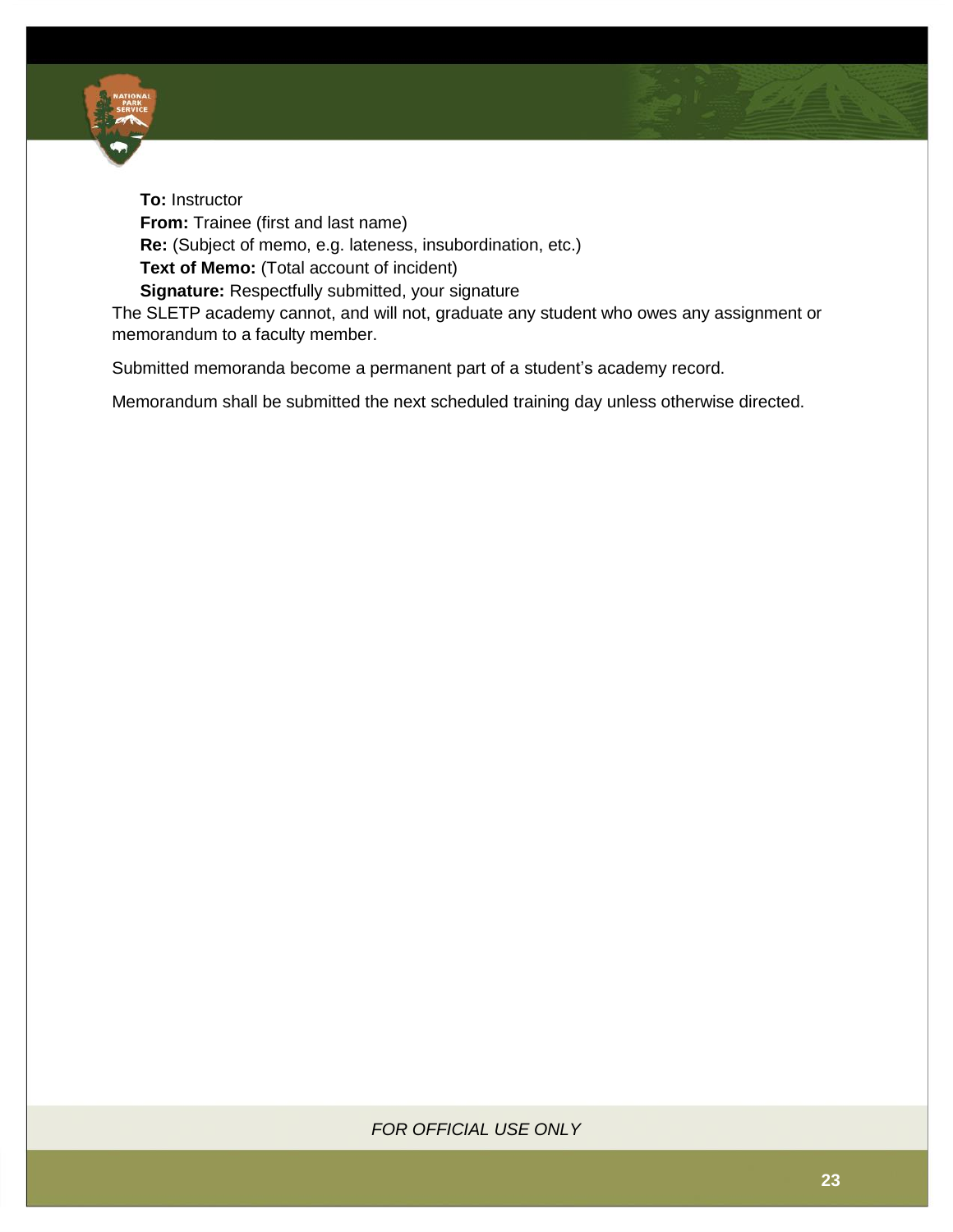

# <span id="page-23-0"></span>**DISMISSAL FROM THE SLETP**

Dismissal of a student from the SLETP may be due to conduct, academic or practical evaluation failure or medical restriction. A student's dismissal from the SLETP is at the sole discretion of the SLETP academy director, in accordance with the policies of the host institution. Failure to meet academic standards or adhere to the student code of conduct set forth in this handbook will render a student ineligible from obtaining a certificate of completion from the NPS and may result in the dismissal of a student by the SLETP academy. A student's loss of eligibility only applies to the current academy class in attendance. A student may reapply to a future academy class or a separate SLETP academy.

# **DISMISSAL AND REINSTATEMENT BASED ON ACADEMIC OR PRACTICAL EVALUATION FAILURE**

Any student dismissed from training or failing to fulfill the requirement of the NPS for eligibility of commissioning for Type II commissioning for failing either written examinations or practical evaluation may be re-admitted to any SLETP. The student must begin the program on the first training day and successfully complete all written examinations and practical evaluations with that SLETP class. The student will not be granted credit for previous written examinations or practical evaluations. The student must include in their application to an SLETP academy that they had previously failed an SLETP academy.

# **DISMISSAL AND REINSTATEMENT BASED ON CONDUCT**

Any student dismissed from training for disciplinary reasons must fully disclose their previous dismissal in any new SLETP application package. The student must submit, in writing, an explanation outlining why they should be admitted. The letter should address what the student has done to correct the conduct that previously resulted in dismissal. The letter should be addressed to the SLETP academy director of the academy they are applying to. If the request is approved, the SLETP academy director must submit, in writing, to the NPS LETC SLETP program manager, an explanation supporting the SLETP academy's decision to admit the student into the SLETP. The student must begin the program on the first training day and successfully complete all written examinations and practical evaluations with that SLETP class. The student will not be granted credit for previous written examinations or practical evaluations.

# **DISMISSAL AND REINSTATEMENT BASED ON MEDICAL**

Any student dismissed from training or failing to fulfill the requirement of the NPS for eligibility of commissioning for Type II commissioning due to medical history or medical condition may be admitted to any accredited SLETP academy providing the student meets the medical requirements of the SLETP academy. The student must also be fully advised of the NPS Medical Standards and Surveillance Program.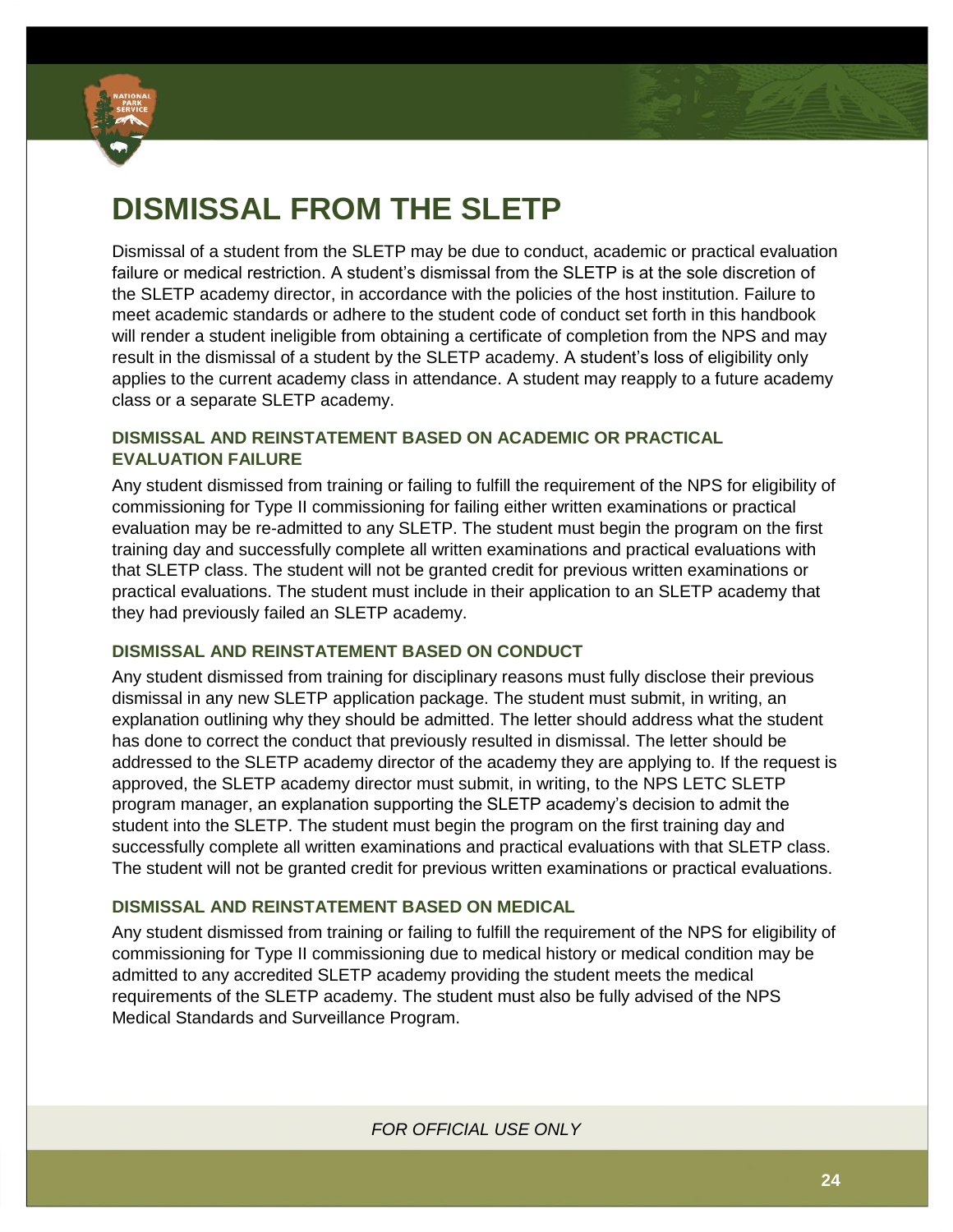

- 1. If the student is returning to the same SLETP academy at the same educational institution, within 12 months of departure from the departure date, they may resume training from the last written academic examination. All previous written academic examinations and practical evaluations stand and the student progresses forward.
- 2. If the student is returning to a different SLETP academy or educational institution or it has been over 12 months since the departure date from training at the same SLETP academy, the student must begin the program on the first training day and successfully complete all written examinations and practical evaluations with that SLETP class. The student will not be granted credit for previous written examinations or practical evaluations.

# **MEDICAL EXTENSION PEB DUE TO INJURY OR ILLNESS**

On occasion the ability for a trainee to participate in the final Physical Efficiency Battery (PEB) may be disrupted by exigent medical or illness circumstances which make the continuation of training hazardous to the trainee. The NPS LETC has established a medical extension (MedEx) plan that outlines the student's ability to successfully complete the PEB which must be adhered to by every SLETP academy. The final PEB is a practical evaluation and a part of the graduation matrix. **Every student must successfully pass the final PEB to successfully pass the SLETP academy.**

SLETP students that have a medical illness or injury are required to produce a medical restriction and subsequent medical clearance to their SLETP academy director for consideration in instances where their ability to participate in the practical evaluation PEB is in question.

SLETP students must successfully complete the PEB and remedial *within one year from the start of the SLETP academy* for which they were enrolled. If the PEB is not successfully completed in the time allotted the student will be considered to have failed the SLETP academy and will not be eligible for an NPS certificate of completion based on their performance in the SLETP academy.

The MedEx PEB requires SLETP students that have received a medical extension to perform their PEB at the NPS-accredited SLETP academy in which they are currently enrolled to meet graduation requirements.

# **MedEx PEB FAQ's**

#### **a. What happens if a student fails to successfully complete their required PEB?**

If a student does not successfully complete the PEB, including any remedial (in accordance with policy), within one year from their school start date, the student will have not met the standards set by the NPS and are ineligible for an NPS certificate of completion based on their performance in the SLETP academy. The student must retake the entire SLETP academy as their lack of successful completion of the required PEB constitutes a failure.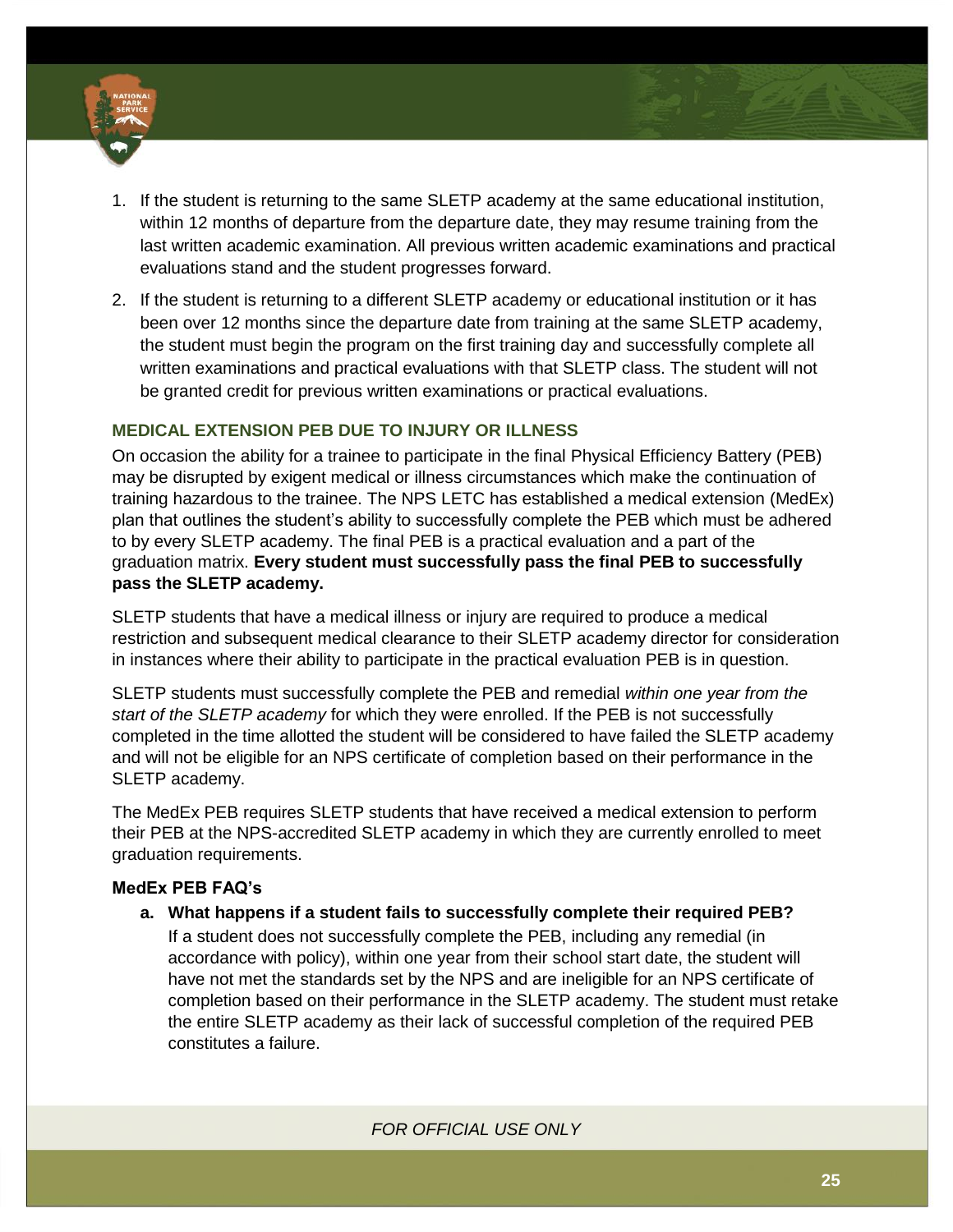

**b. Will a PHYSICAL FITNESS ASSESSMENT MEDICAL RELEASE FORM still need to be submitted prior to the PEB?**

Yes. Students must submit a copy of their medical release/authorization to participate to their SLETP academy director before the MedEx PEB can be scheduled. The student must bring the original release form, signed and stamped by the attending physician, to their scheduled MedEx PEB.

**c. If a student was scheduled to attend the MEDICAL EXTENSION PEB and is late or fails to show, is that counted as an automatic failure?**

Yes. Students must notify their SLETP academy director at least 24hrs prior to their scheduled MedEx PEB show time. The SLETP academy director must then re-submit the MEDICAL EXTENSION PEB REQUEST FORM to the NPS LETC SLETP program manager. All rescheduling requests are granted at the discretion of the NPS LETC SLETP program manager in consultation with the SLETP academy director.

**d. Will students or their respective academy be reimbursed for travel related expenses?**

No. The student will bear responsibility for all personal costs associated with attending the MedEx PEB.

**e. Will students be reimbursed for costs associated with medical bills that may result from an injury received during the MEDICAL EXTENSION PEB?** No. All previously signed liability waivers remain in full effect.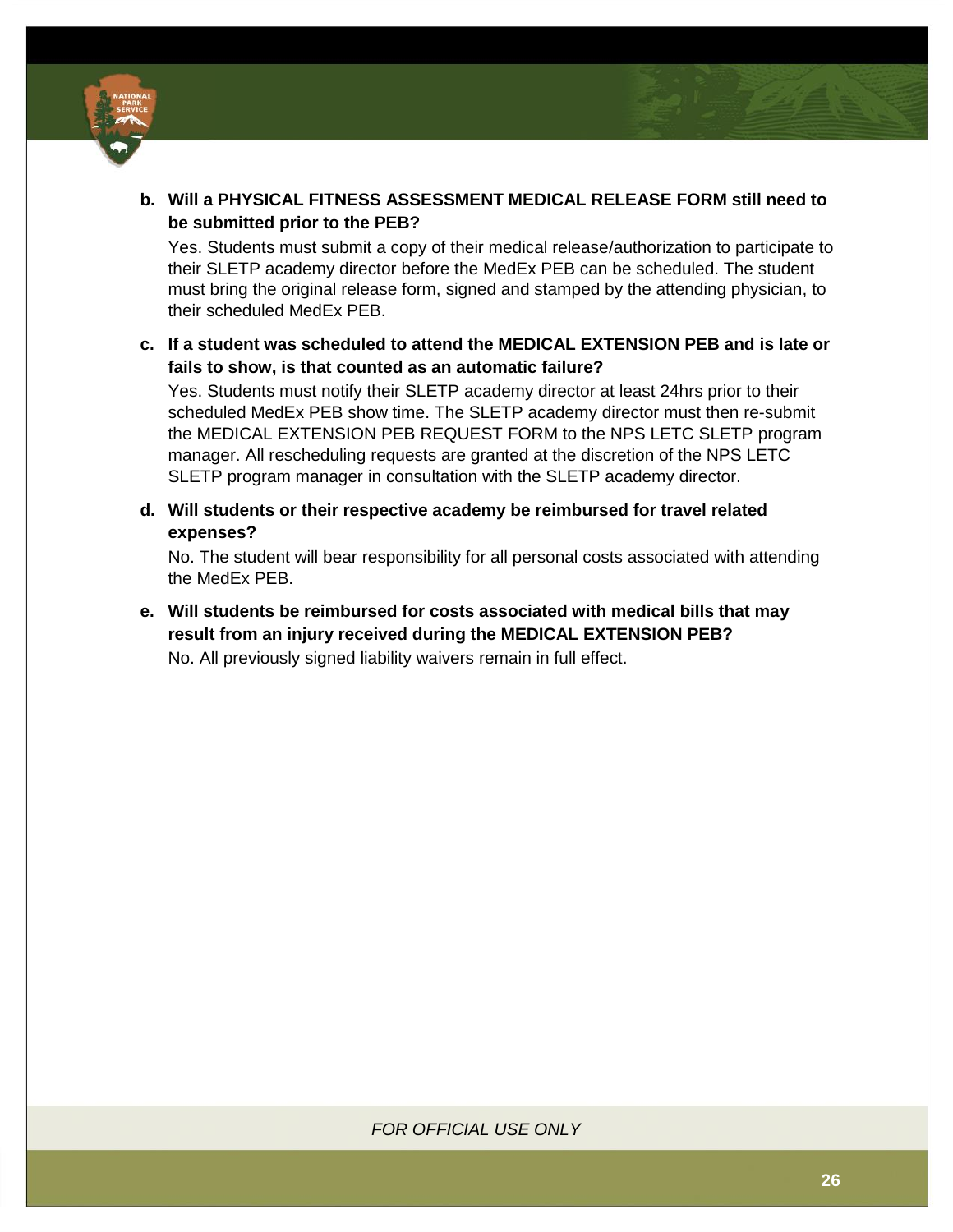

<span id="page-26-0"></span>

### **DRESS AND GROOMING STANDARDS**

Personal appearance presented by uniformed trainees of the SLETP academy reflects not only upon the academy, but also upon the law enforcement profession and the United States government. While in uniform, each trainee will observe the minimum standards of personal dress as prescribed by the SLETP academy director. NPS Reference Manual 43 and Reference Manual 9 will be used as general guidelines for each SLETP academy policy.

### **FRATERNIZATION**

Fraternization violates the high standards of integrity and impartiality needed to assure the effective performance of duties and to maintain public trust. All staff members and students are expected to maintain these high standards of integrity, impartiality, and conduct. Therefore, fraternization between staff members and students is prohibited except as outlined in specific exemption.

Each staff member is responsible for implementing the SLETP's policy regarding fraternization. Supervisors and managers are further responsible for taking appropriate administrative and/or disciplinary action upon determining that a student/staff relationship is contrary to SLETP policy. SLETP academies may have more restrictive constraints/procedures than this manual, which the affected staff must follow. In the event a supervisor does have more restrictive constraints/procedures the supervisor must ensure that the affected staff has knowledge of these restrictive constraints/procedures.

Staff and students are responsible for reporting allegations of fraternization. All incidents of fraternization will be reported for referral and corrective action/resolution through the supervisory chain to the appropriate supervisor in the employee(s) chain of command. The supervisor, after considering the facts and circumstances of the case, will ensure the matter is properly investigated so the matter can ultimately be referred to an appropriate supervisory level for corrective action and/or resolution. The supervisor may appoint an administrative inquiry official to conduct fact finding.

In instances where the trainee is an NPS employee or the SLETP instructor is an NPS employee, the allegation may also be referred to the NPS Office of Professional Responsibility.

Any failure to report known or suspected instances of fraternization may constitute a separate basis for discipline, as appropriate.

Staff members occasionally encounter situations when family members, former co-workers, or close friends are attending training in SLETP programs. In these situations the integrity of training cannot be compromised.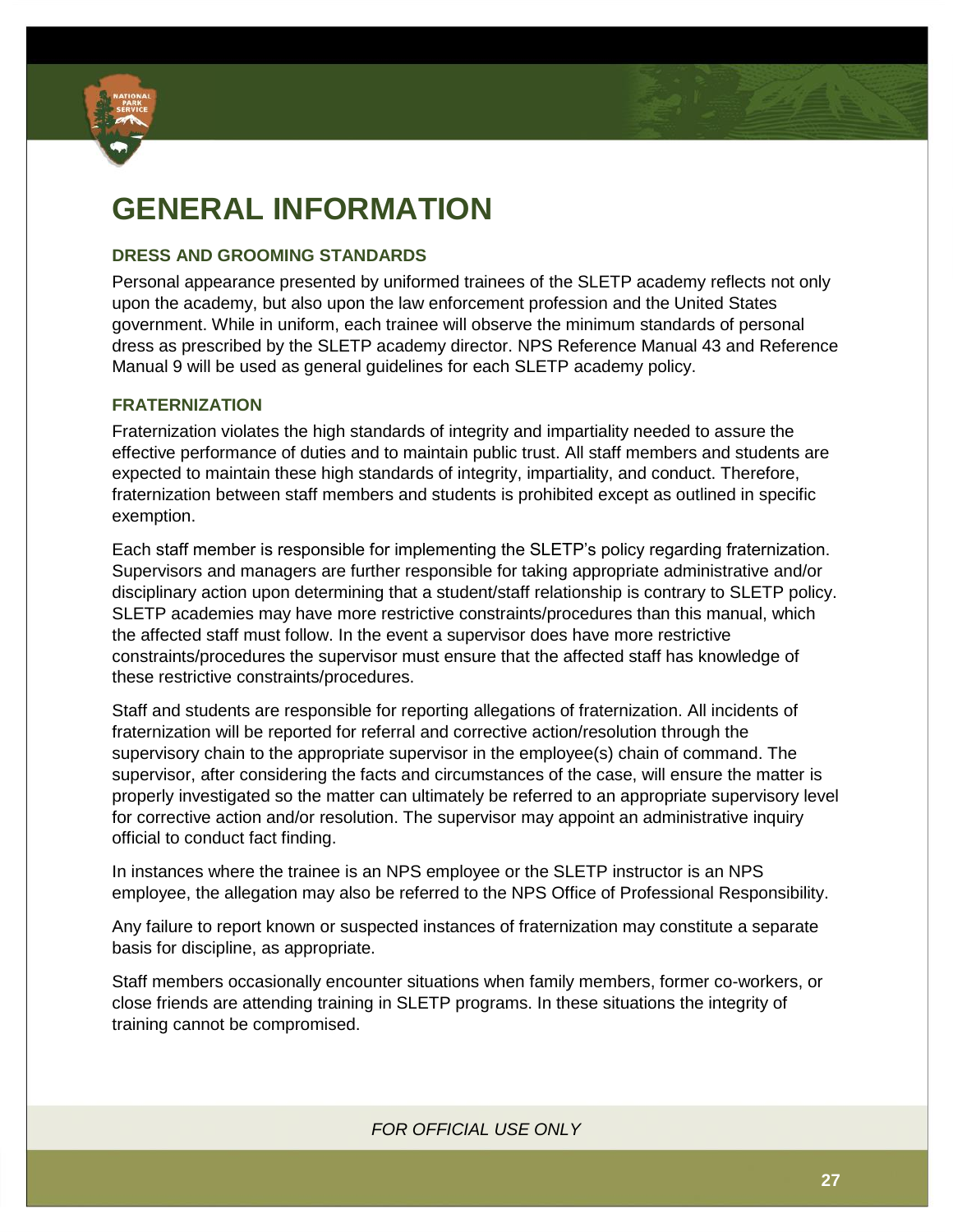

# **LEAVE AFTER DUTY HOURS**

Off-duty activities should not impact the trainees' ability to report to the next scheduled class on time. Failure to report on time for class or assignment may serve as a basis for dismissal from training, and may lead to ineligibility of the trainee to receive an NPS certificate.

### **HEALTH ISSUES**

All injuries must be reported to SLETP academy personnel. The injury must be documented on the appropriate SLETP academy form. Without a record of the injury, there is no way to substantiate a claim should the injury cause the trainee to be unable to perform assigned duties later.

### **PROGRAM EVALUATION**

- 1. At the direction of the SLETP academy director, each instructor/faculty will be required to distribute an instructor/academy critique form to each trainee for the purpose of a program evaluation.
- 2. Trainees are not required to sign the instructor/academy critique forms.
- 3. Each trainee is instructed to be candid regarding his or her comments relative to the SLETP academy and the instructor.
- 4. The evaluations will be used to monitor the trainee's perception of the academy. The information on the form will be reviewed, evaluated and used to enhance the overall program.
- 5. Instructor/faculty will not discriminate or retaliate against any trainee as a result of any appraisal.
- 6. Two online evaluation forms will be administered by NPS LETC via the learning management system. Each evaluation must be completed prior to the NPS certificate of completion being issued.

### **GRIEVANCES**

A trainee may file a grievance regarding the actions of the SLETP academy in accordance with the policies outlined by the SLETP academy.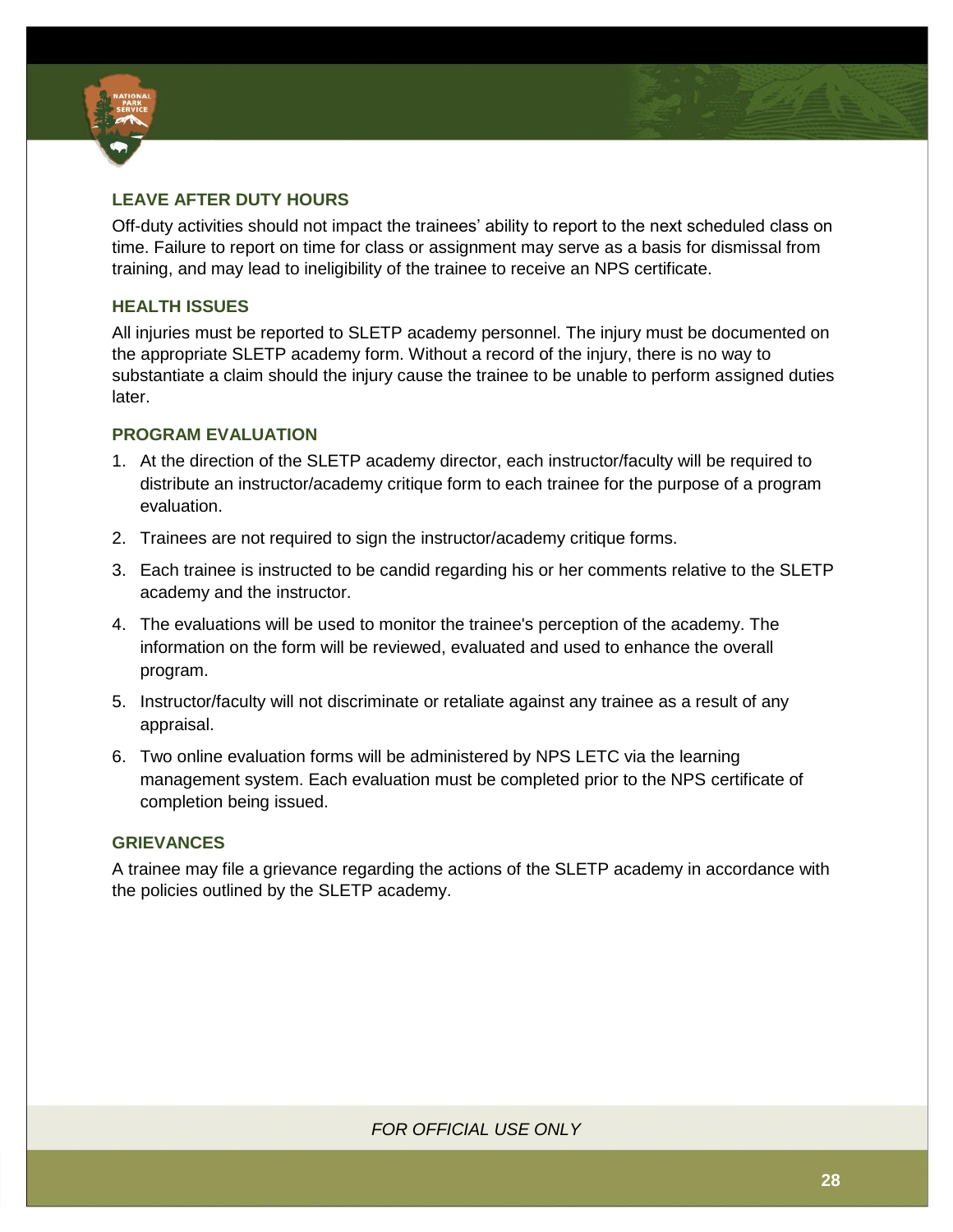



To gain recognition by the instructor, the trainee will raise his/her hand.

Classrooms will be kept neat and orderly.

Each day the classroom will be cleaned before any class member leaves. Lights will be turned off and the classroom secured.

Conversation between trainees during classroom recitation or lecture is not permitted. Audiotaping or videotaping of lectures or practical instruction is strictly prohibited.

Anytime an academy instructor/faculty member, officer, or visitor enters the classroom, except during written testing, the trainees may be called to attention by the class leader or designee. Trainees may be required to greet the person entering the classroom by standing and remain standing until the instructor acknowledges the class leader or designee. The greeting should consist of the class standing and saying Trainee Class (class number) good morning, afternoon or evening as appropriate then address the person as either Sir or Ma'am. For example: "Trainee Class (class number) good morning, Sir." Once acknowledged, the class leader will announce, "Trainees be seated."

Any trainee entering the class after the command, "Trainees be seated," is given by the instructor will be considered late and will be recorded as such in the academy record.

#### **CHAIN OF COMMAND**

Chain of command is the formal channel that determines authority, responsibility, and flow of communication.

- The academy director is responsible for the overall administration and management of the SLETP academy.
- The training coordinator(s) is/are responsible for the day to day operations, for delivery of instruction and program logistics, and for compliance of student standards.
- The academy Instructor(s) is/are responsible for training, maintaining classroom order and ensuring that all assigned tasks and skills are completed in a satisfactory manner.
- The class leader is responsible for the morale and good order of the class. While not a disciplinarian, they assist the academy faculty with enforcement of academy memoranda requirements.
- The chain of command for the SLETP must be adhered to as outlined by the SLETP academy.
- Information can flow up or down the chain of command. This chain will be followed for all communications.
- Communication through the chain of command can be either written, verbal or other means as prescribed by the academy director.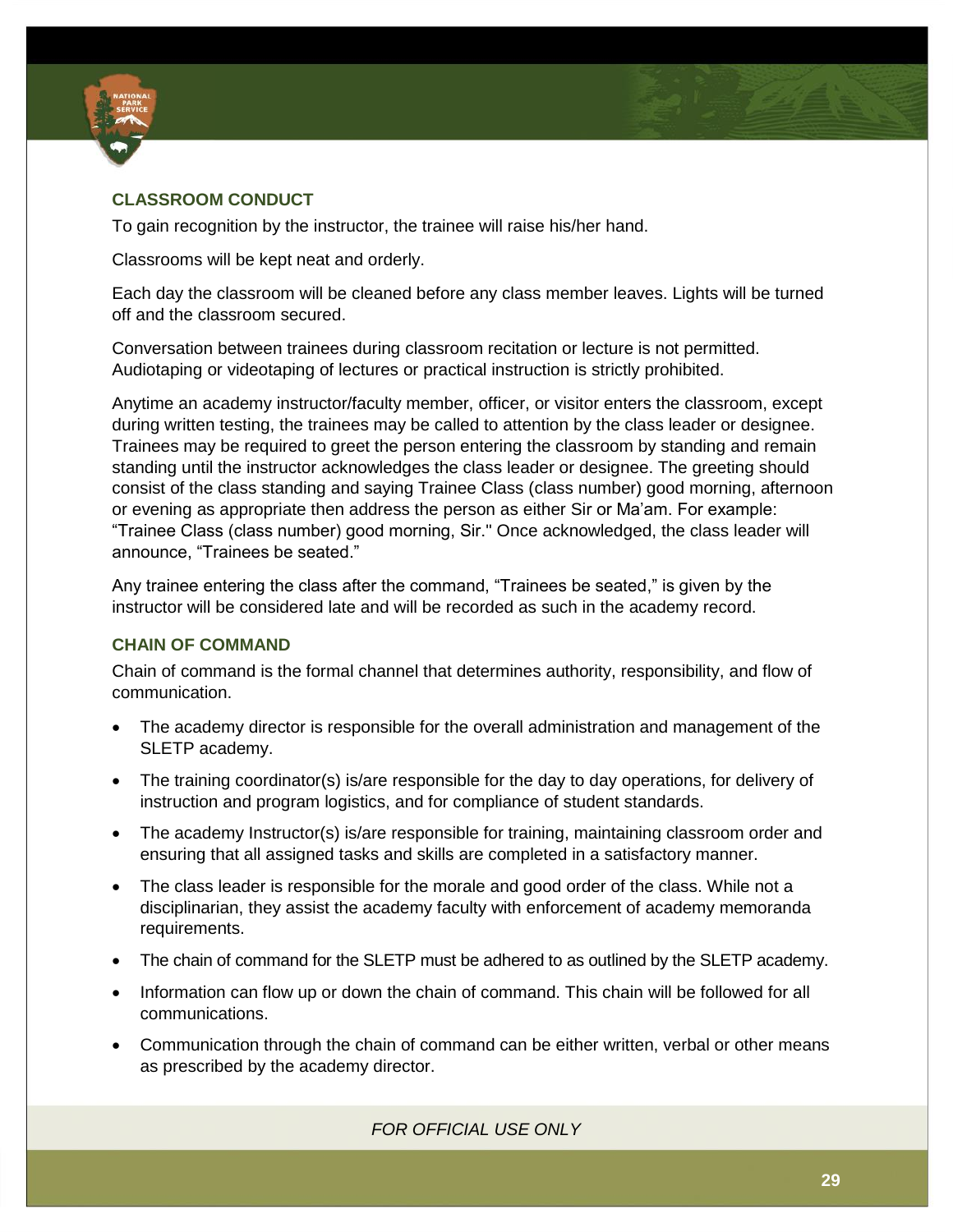



Students must initial and sign the SLETP Student Terms and Conditions Agreement on the first day of training. A copy of the agreement is maintained electronically in the NPS LETC Learning Management System.

Failure or refusal to sign the Student Terms and Conditions Agreement will render a student ineligible from obtaining an NPS certificate of completion and may result in the dismissal of the student by the SLETP academy.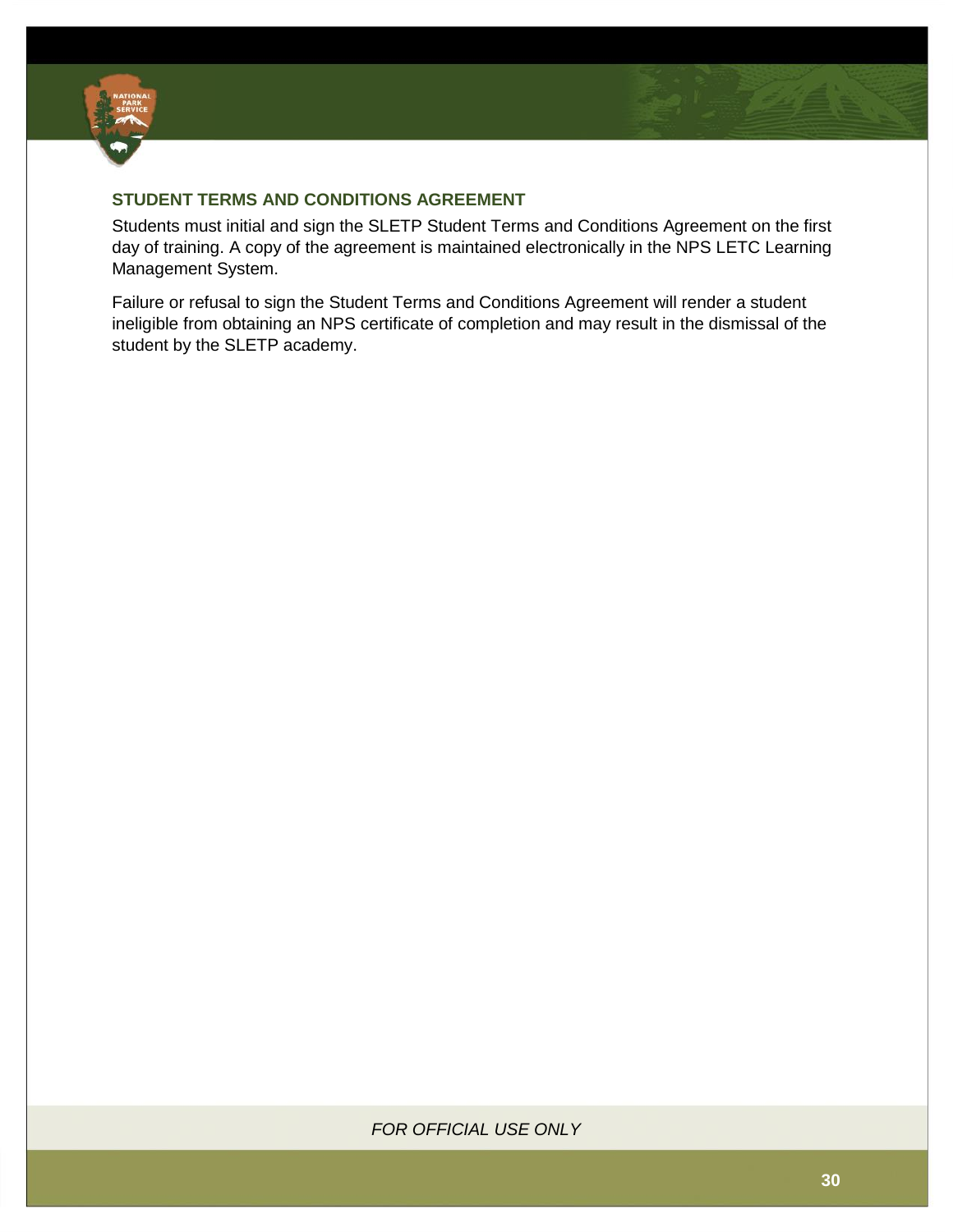



# <span id="page-30-0"></span>**APPENDIX A**

# **SLETP Qualifications for Attendance and Graduation**

The primary purpose of the Seasonal Law Enforcement Training Program is to train law enforcement officers empowered to make arrests and carry firearms. Within these guidelines, the National Park Service and the individual Seasonal Law Enforcement Training Program academy applies standards in selecting trainees for attendance in the Seasonal Law Enforcement Training Program (SLETP).

It is the policy of the NPS and SLETP Academies that all trainees scheduled to participate in training-related physical activity be sufficiently physically qualified so as not to present an undue risk to the health and safety of themselves and other persons. Furthermore, it is the policy of the NPS and SLETP Academies that all trainees scheduled to participate in, or participating in, training-related physical activity shall receive medical screening prior to engaging in such activity and as necessary during the course of training. Trainees who, because of medical screening, are found to have medical conditions that might create a health or safety risk to themselves or other persons will be referred to a medical officer for consultation. Medical conditions which call for a referral to a medical officer include, but are not limited to those indicated in the RM57A Medical Standards Program. They include epilepsy, diabetes, asthma, emphysema, multiple sclerosis, hypertension, pregnancy, joint injuries/problems, colitis, heart disease, etc., and are conditions which are generally indicative of an inability to (1) satisfy the practical exercise requirements of the academy and/or (2) participate safely in unrestricted physical, weapons, and other training. Trainees who are unable to pass or meet training requirements or who are restricted for medical reasons will not receive an NPS certificate and will not be eligible for a law enforcement position with the NPS. The trainee's continued enrollment in the SLETP for academic purposes or POST certifications will be as outlined by the policy of the SLETP academy the trainee is attending.

# **LENGTH OF PROGRAM**

The SLETP contains 680 hours of required curriculum. Each educational institution may have additional training components in their program, and may increase or decrease hours due to the availability of instructors, equipment or facilities, and upon the approval from the NPS LETC program manager.

# **STANDARD DAILY SCHEDULE**

The standard daily schedule will vary depending on which school you are attending. Refer to your academy schedule for specifics. Be aware that there will be both day and night classes. Some schools may have weekends scheduled as well. Contact the academy director for any issues.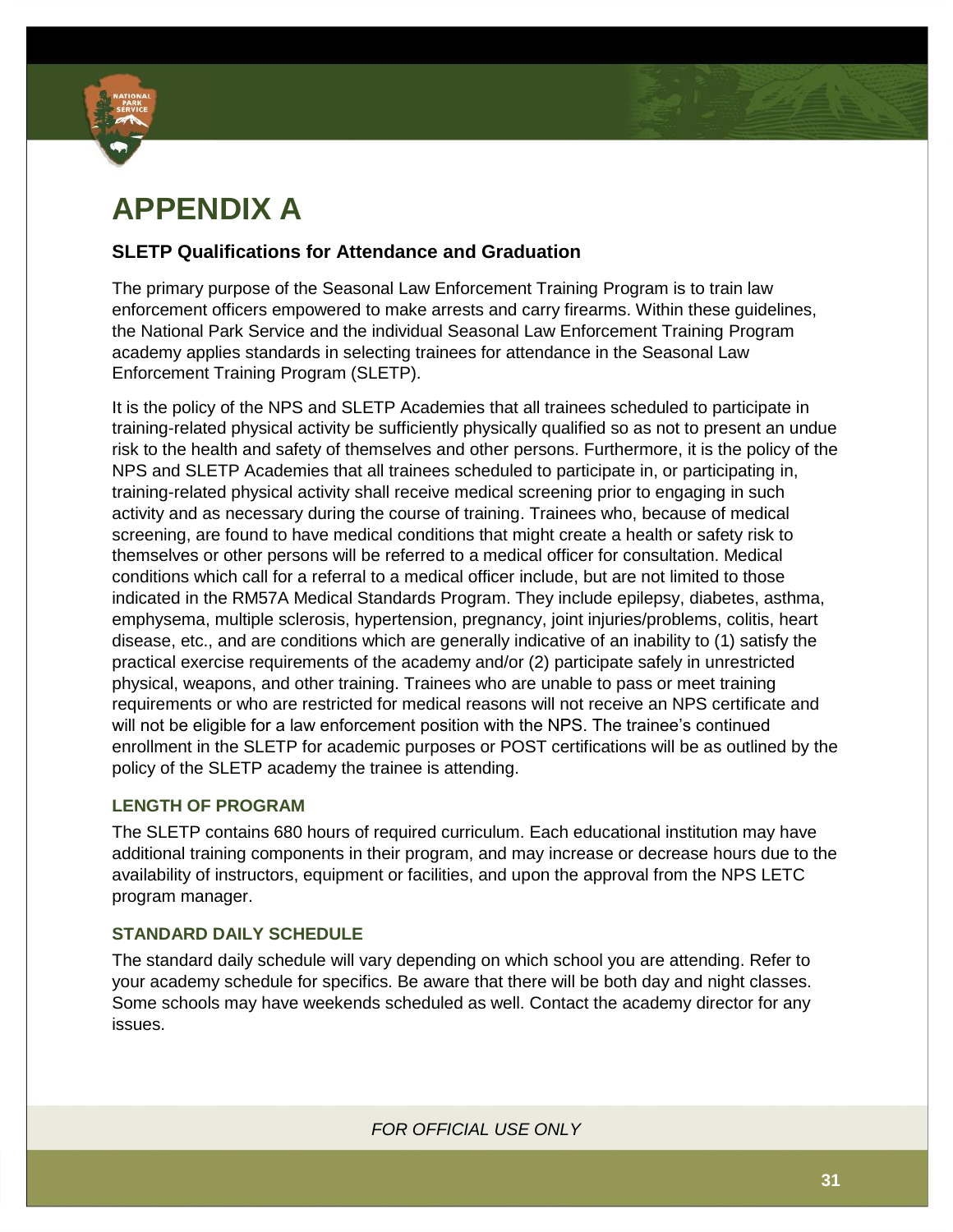



To receive a certificate of completion a trainee must successfully complete each graded segment of the program, including written examinations and practical evaluations. Although laboratories are not graded, trainees are required to fully participate and complete the activity.

### **WRITTEN EXAMINATIONS**

There are six (6) scheduled academic examinations administered throughout the training program. Each educational institution may administer additional written examinations and quizzes. Only NPS LETC written examinations will be counted on the graduation matrix for the purpose of NPS certification. Additional examinations and quizzes administered by the academy will not be included in the graduation matrix for the purpose of NPS certification. Any student not achieving a minimum score of 70 percent or higher (the score will not be rounded) on any NPS academic examination will be placed on academic probation and required to pass a remedial academic examination.

During this period of academic probation, additional assistance such as counseling and personal instruction may be provided to the student upon request. The student must take the remedial examination within three (3) academy training days of the remedial training and prior to the next written examination.

If the student fails the remedial examination or any subsequent examination (after having failed and passed a remedial examination), the student will not have met the NPS standard to certify successful completion of the SLETP based upon their performance in the SLETP and access to the SLETP's Learning Management System will be restricted. If a student enrolls in an SLETP after failing academically or failing a practical evaluation, the student must complete the SLETP from the beginning.

#### **PRACTICAL EVALUATIONS**

The trainee must attain at least a "satisfactory" (either a 70% or 80% depending on the PE) mark on each practical evaluation. Any trainee, who does not receive at least a "satisfactory" score, will be given one opportunity to remediate the evaluation. If a trainee fails a practical evaluation the second time (initial attempt plus one remedial attempt), the student will not have met the NPS standard to certify successful completion of the SLETP based upon their performance in the SLETP and access to the SLETP's Learning Management System will be restricted. The following is a categorical breakdown and full itemization of the practical evaluation graduation requirement.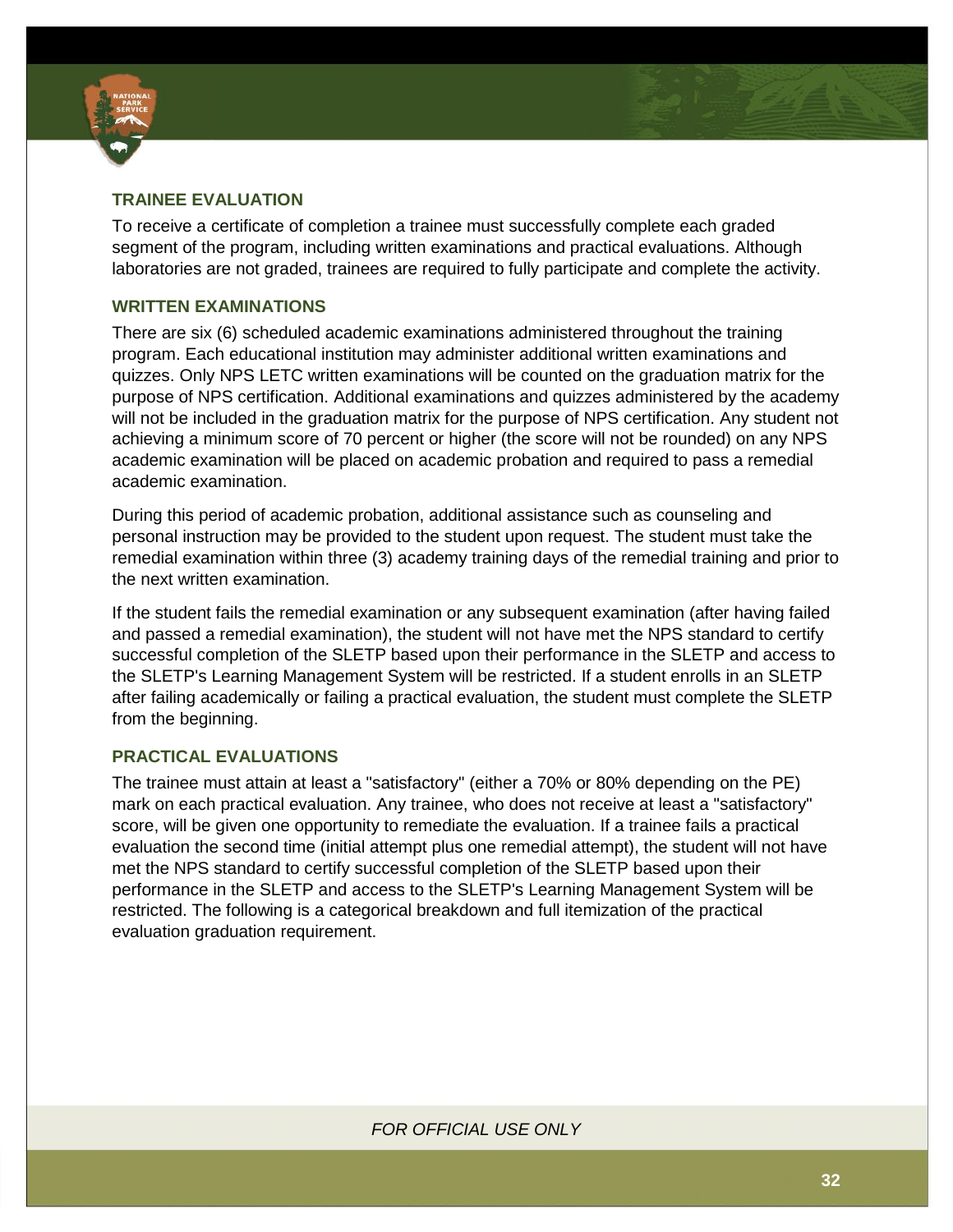



# **Critical Officer Safety**

- 408 Basic Tactics
- 416 Patrol Skills
- 503 Basic Marksmanship Instruction
- 504 Reduced Light Semiautomatic Pistol
- 506 Judgement Pistol Shooting
- 510 Rifle
- 511 Shotgun
- 603 Emergency Response Driving
- 712 Baton Control Techniques
- 715 Arrest Techniques
- 716 Control Tactics

# **Basic Officer Skill**

- 112 Courtroom Testimony
- 306 Crime Scene Processing
- 401 Traffic Accident Investigation
- 409 Active Threat Response
- 412 Standardized Field Sobriety Testing
- 601 Non-Emergency Vehicle Operation
- 602 Skid
- 702 Physical Efficiency Battery
- 714 Electronic Control Device
- 718 Tactical Medicine

In addition, the practical evaluations are further defined to limit the failures (regardless if the remedial is passed) to: three (3) in the Critical Officer Safety elements; four (4) in the Basic Officer Skill elements; or a total of five (5) failures of any combination of the elements. If a trainee reaches any of these limits, the trainee will have failed to meet the required minimum standards for graduation and will not receive an NPS certificate of completion.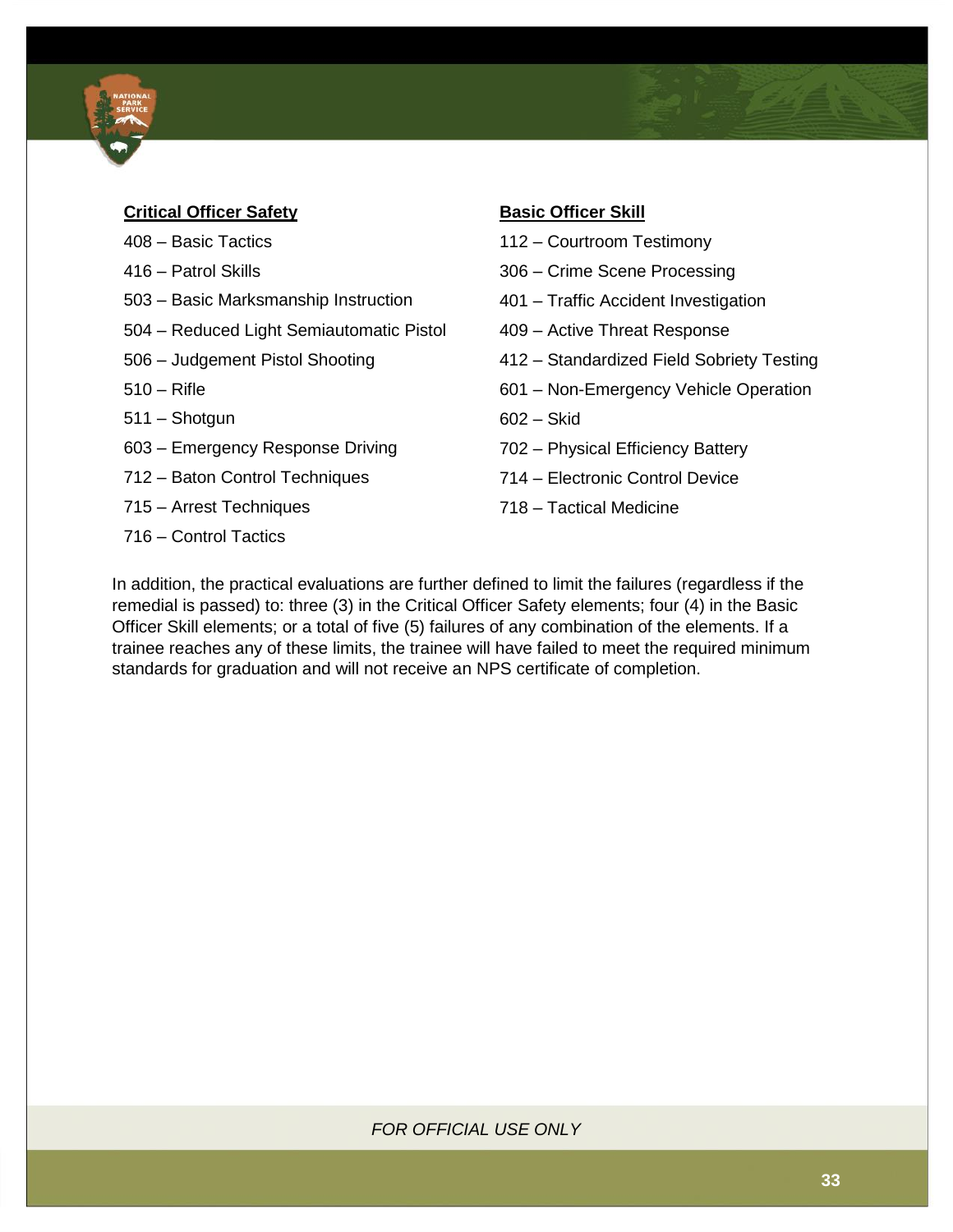# <span id="page-33-0"></span>**APPENDIX B**

# <span id="page-33-1"></span>**Seasonal Law Enforcement Training Program Graduation Requirements**

| <b>Subject Matter   Category</b>                                          |          | <b>Test</b><br><b>Instrument</b> | <b>Number Of Such</b><br><b>Instruments And</b><br><b>The Minimum</b><br><b>Requirements</b> | <b>Remedial Allowances</b>                                                                                                                                                                                                                                                                                                |
|---------------------------------------------------------------------------|----------|----------------------------------|----------------------------------------------------------------------------------------------|---------------------------------------------------------------------------------------------------------------------------------------------------------------------------------------------------------------------------------------------------------------------------------------------------------------------------|
| Comprehensive<br><b>Written</b><br><b>Examinations</b>                    | N/A      | <b>Written Exam</b>              | Six (6) (70% minimum<br>on each exam; scores<br>will not be rounded up)                      | ONE (1); Remedial must be different version<br>of the failed exam. Must be taken within<br>three (3) academy training days of the initial<br>exam and prior to the next exam.                                                                                                                                             |
| $408 -$<br><b>Basic Tactics</b>                                           | Critical | Practical<br>Evaluation (PE)     | 70%                                                                                          | ONE (1); The student must pass each<br>scenario. If they fail ONE scenario of the<br>PE they have failed the PE; minimum of four<br>(4) hours of remedial training but no more<br>than eight (8) hours. The entire remedial PE<br>will be given.                                                                          |
| $416 -$<br><b>Patrol Skills</b>                                           | Critical | PE                               | Nine (9) (70% minimum<br>on each scenario; the<br>scenarios are not a<br>cumulative score)   | ONE (1); The student must pass each<br>scenario. If they fail ONE scenario of the<br>practical evaluation they have failed the PE.<br>The student will be given a minimum of 2<br>hours of remedial training and a maximum<br>of 4 hours training. ONLY the failed<br>scenario(s) will be retested on the remedial<br>PE. |
| $503 -$<br><b>Basic</b><br><b>Marksmanship</b><br><b>Instruction</b>      | Critical | <b>PE</b>                        | Pass/Fail                                                                                    | ONE (1); a minimum of four (4) hours of<br>remedial training but no more than eight (8)<br>hours. The remedial PE must occur within<br>two weeks of the original PE.                                                                                                                                                      |
| $504 -$<br><b>Reduced Light</b><br><b>Semifautomatic</b><br><b>Pistol</b> | Critical | PE                               | Pass/Fail                                                                                    | ONE (1); minimum of two (2) hours of<br>remedial training but no more than four (4)<br>hours. The remedial PE must occur within<br>one week of the original PE.                                                                                                                                                           |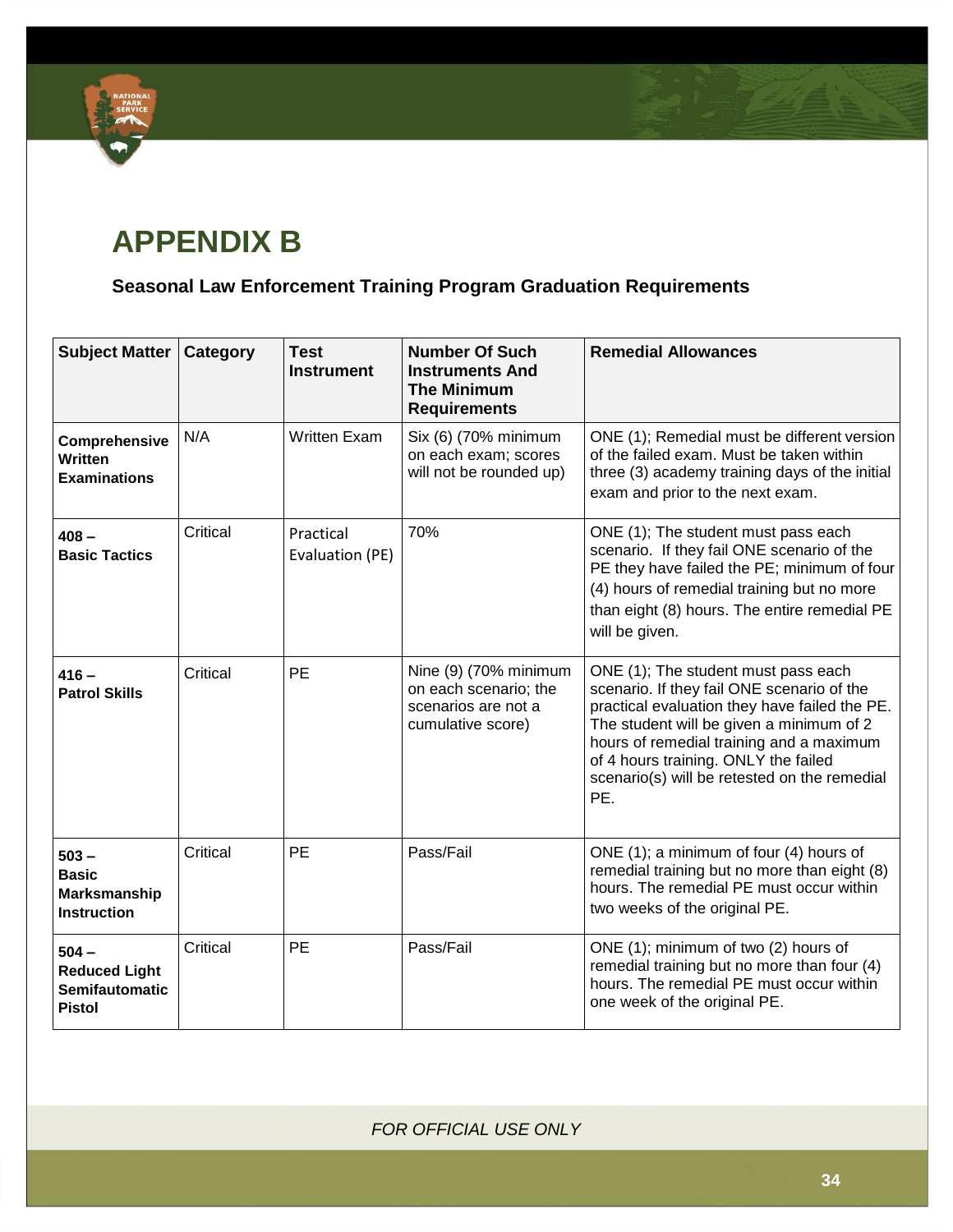

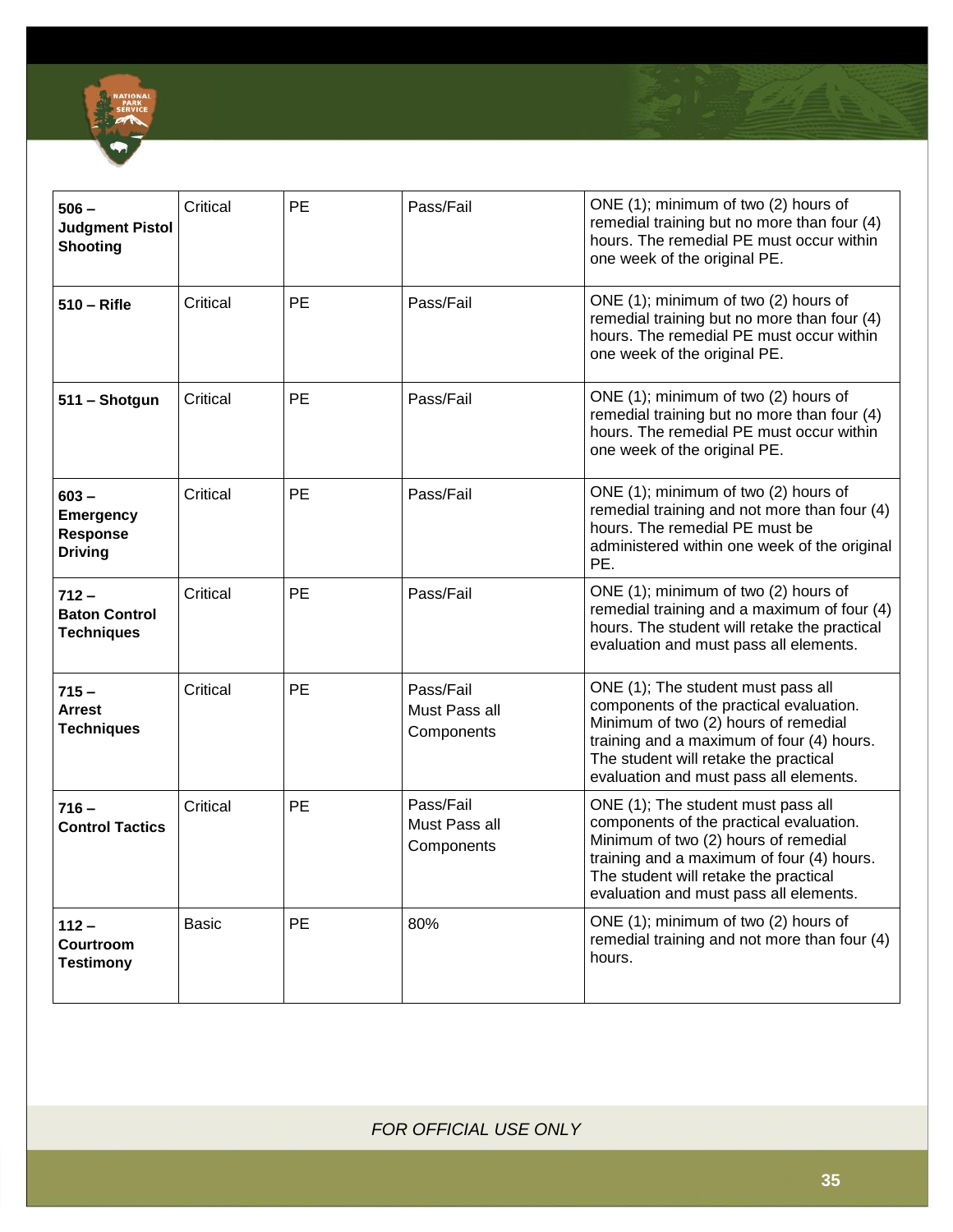

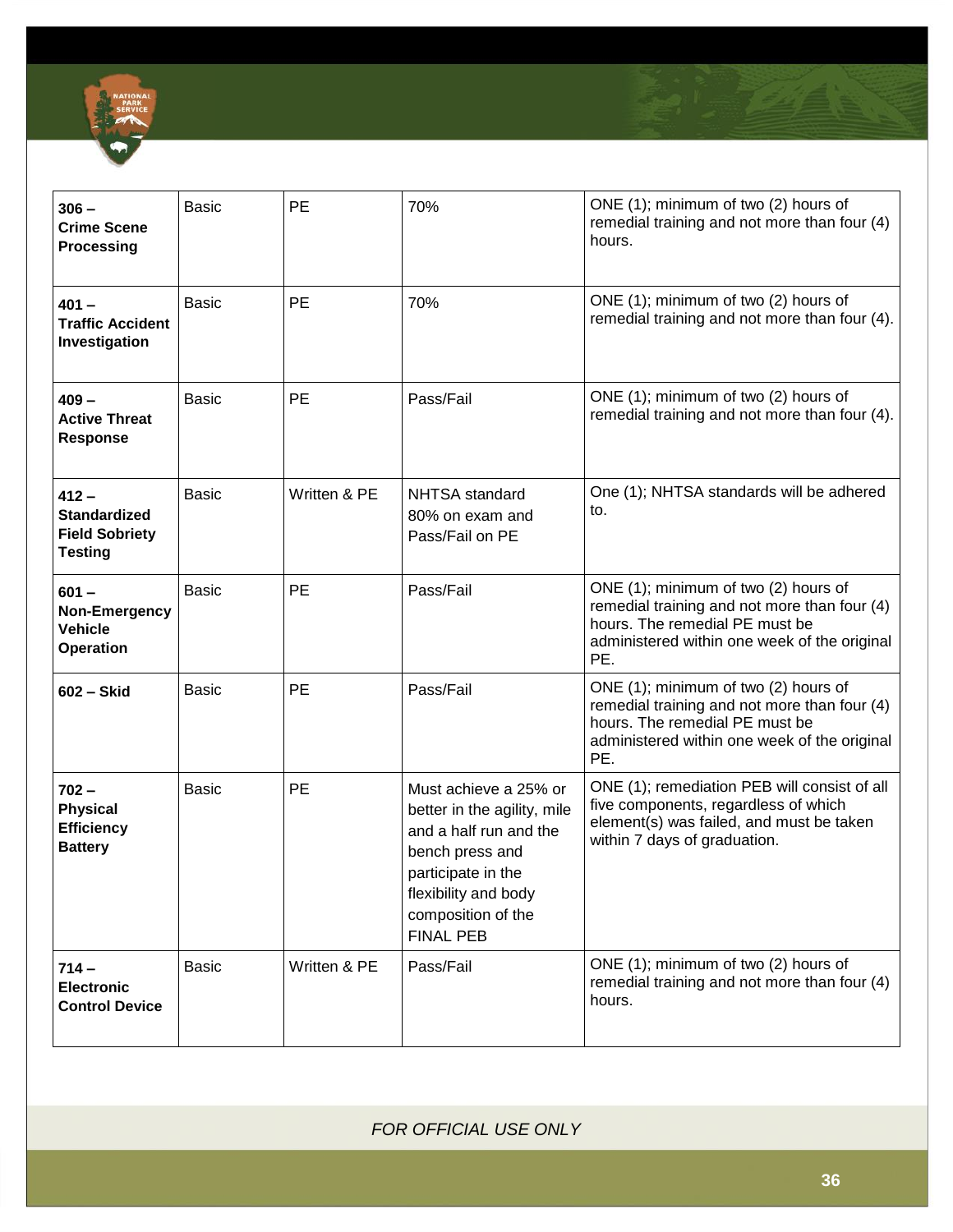

In addition to the practical evaluation matrix, the number of student failures is limited to: three (3) in the Critical Officer Safety elements; four (4) in the Basic Officer Skill elements; or a total of five (5) failures of any combination of the elements. If a student reaches any of these limits, they will not receive an NPS certificate of completion, access to the SLETP Learning Management System will be restricted and may be dismissed by the SLETP academy.

# **3 failures in the Critical Officer Safety Elements, in example:**

- $\bullet$  Arrest Techniques = Failure with successful remediation
- Control Tactics = Failure with successful remediation
- $\bullet$  Basic Tactics = Failure. The student is no longer eligible to receive a certificate for the National Park Service

# **4 in the Basic Skills, in example:**

- $\bullet$  Crime Scene Processing = Failure with successful remediation
- Courtroom Testimony = Failure with successful remediation
- Traffic Accident Investigation = Failure with successful remediation
- Standardized Field Sobriety Test = Failure: The student is no longer eligible to receive a certificate for the National Park Service

# **Combination of 5 in both Critical Officer Safety and Basic Officer Skills, in example:**

- Arrest Techniques = Failure with successful remediation
- Control Tactics = Failure with successful remediation
- $\bullet$  Crime Scene Processing = Failure with successful remediation
- $\bullet$  Courtroom Testimony = Failure with successful remediation
- Traffic Accident Investigation = Failure: The student is no longer eligible to receive a certificate for the National Park Service

**The student has the option to waive their right to remedial training if they so choose. If they choose to forgo any remedial training, they may remediate the PE as soon as it is possible for the SLETP academy to administer.**